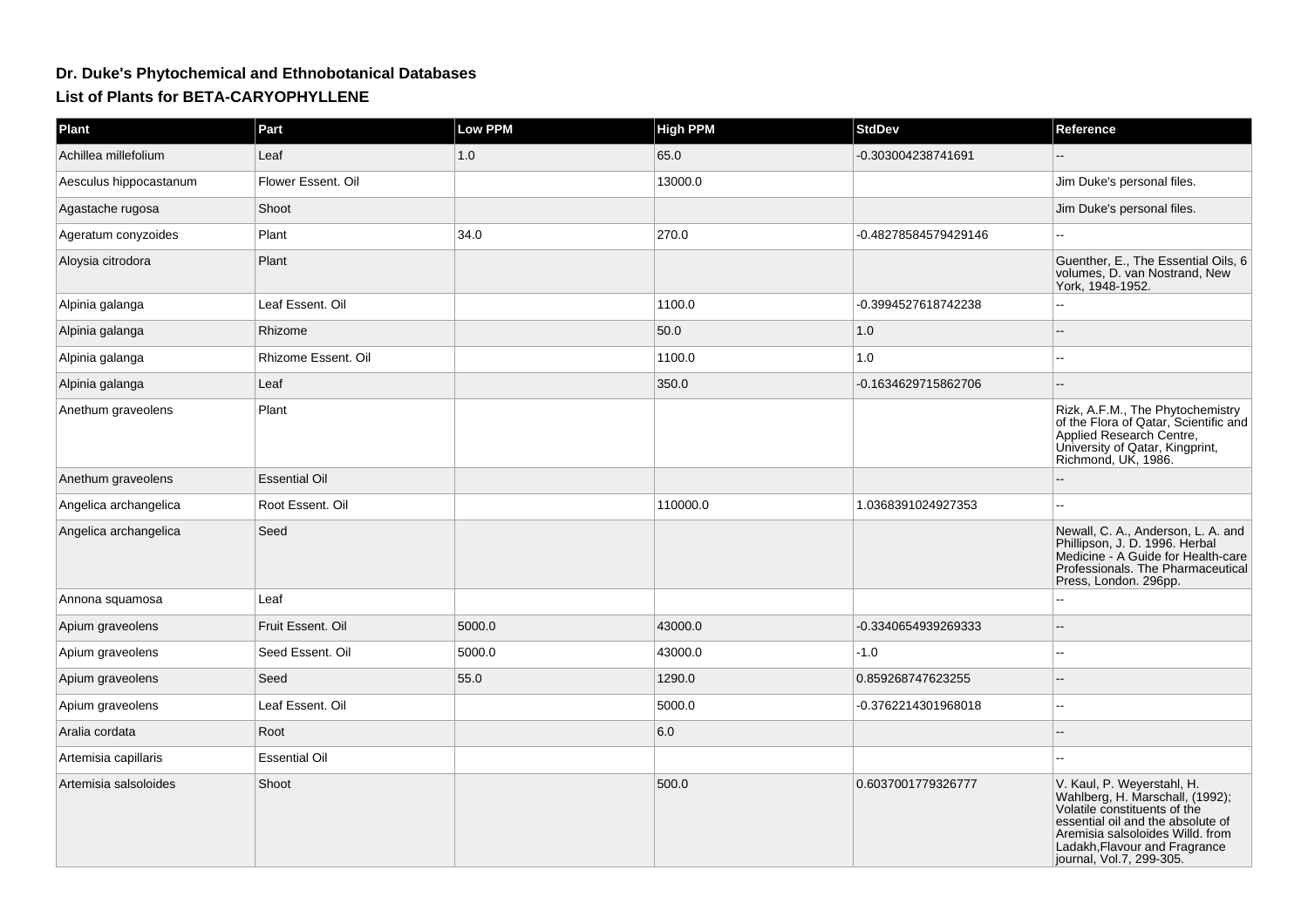| Plant                      | Part                 | <b>Low PPM</b> | <b>High PPM</b> | <b>StdDev</b>        | Reference                                                                                                                                                                                                                          |
|----------------------------|----------------------|----------------|-----------------|----------------------|------------------------------------------------------------------------------------------------------------------------------------------------------------------------------------------------------------------------------------|
| Artemisia annua            | Plant                | 15.0           | 2240.0          | 2.028337893386577    |                                                                                                                                                                                                                                    |
| Artemisia absinthium       | Plant                |                |                 |                      |                                                                                                                                                                                                                                    |
| Bidens pilosa              | Leaf Essent. Oil     |                | 730000.0        | 3.9424235611188183   | Jim Duke's personal files.                                                                                                                                                                                                         |
| Boswellia sacra            | Resin, Exudate, Sap  |                | 49100.0         |                      | Chiavari, G., Gtalletti, G. C.,<br>Piccaglia, R., Mohamud, M. A.<br>1991. Differentiation Between<br>Resins Boswellia carterii and<br>Boswellia frereana (Frankincense)<br>of Somali Origin. J. Essent. Oil<br>Res. 3 (3):185-186. |
| Boswellia sacra            | <b>Essential Oil</b> |                |                 |                      |                                                                                                                                                                                                                                    |
| Calamintha nepeta          | Plant                |                | 135.0           | -0.654867929443742   | J. Ethnopharmacology, 39: 167.                                                                                                                                                                                                     |
| Camellia sinensis          | Leaf                 |                |                 |                      | ä.                                                                                                                                                                                                                                 |
| Carum carvi                | Seed                 | 20.0           | 1320.0          | 0.9233136232225039   | $\sim$                                                                                                                                                                                                                             |
| Centella asiatica          | Shoot                |                |                 |                      | Jim Duke's personal files.                                                                                                                                                                                                         |
| Centella asiatica          | <b>Essential Oil</b> |                | 125000.0        | 0.1933351753509813   | Jim Duke's personal files.                                                                                                                                                                                                         |
| Centella asiatica          | Plant                |                |                 |                      |                                                                                                                                                                                                                                    |
| Chamaemelum nobile         | Plant                |                |                 |                      | $\sim$                                                                                                                                                                                                                             |
| Chrysanthemum x morifolium | Plant                | 3.0            | 12.0            | -0.8116538278799078  | Wealth of India.                                                                                                                                                                                                                   |
| Chrysanthemum parthenium   | Shoot                |                | 8.0             | -0.39375252938120847 | Hendriks, H., Bos, R., and<br>Woerdenbag, H. J. 1996. The<br>Essential Oil of Tanacetum<br>parthenium (L.) Schultz-Bip. Flavor<br>and Fragrance Journal 11(6): 367-<br>71.                                                         |
| Cinnamomum aromaticum      | Leaf                 |                |                 |                      | Charalambous, G. (Ed.). 1994.<br>Spices, Herbs and Edible Fungi.<br>Elsevier Science B. V. Amsterdam.<br>764 pp.                                                                                                                   |
| Cinnamomum camphora        | Leaf                 |                | 5.0             | -0.3323813476165163  |                                                                                                                                                                                                                                    |
| Cinnamomum verum           | <b>Stem Bark</b>     |                |                 |                      | $\sim$                                                                                                                                                                                                                             |
| Cinnamomum verum           | Bark Essent, Oil     |                | 13500.0         |                      |                                                                                                                                                                                                                                    |
| Cinnamomum verum           | Leaf                 | 30.0           | 60.0            | -0.30545233114792647 | L.                                                                                                                                                                                                                                 |
| Cinnamomum aromaticum      | <b>Stem Bark</b>     |                |                 |                      | Charalambous, G. (Ed.). 1994.<br>Spices, Herbs and Edible Fungi.<br>Elsevier Science B. V. Amsterdam.<br>764 pp.                                                                                                                   |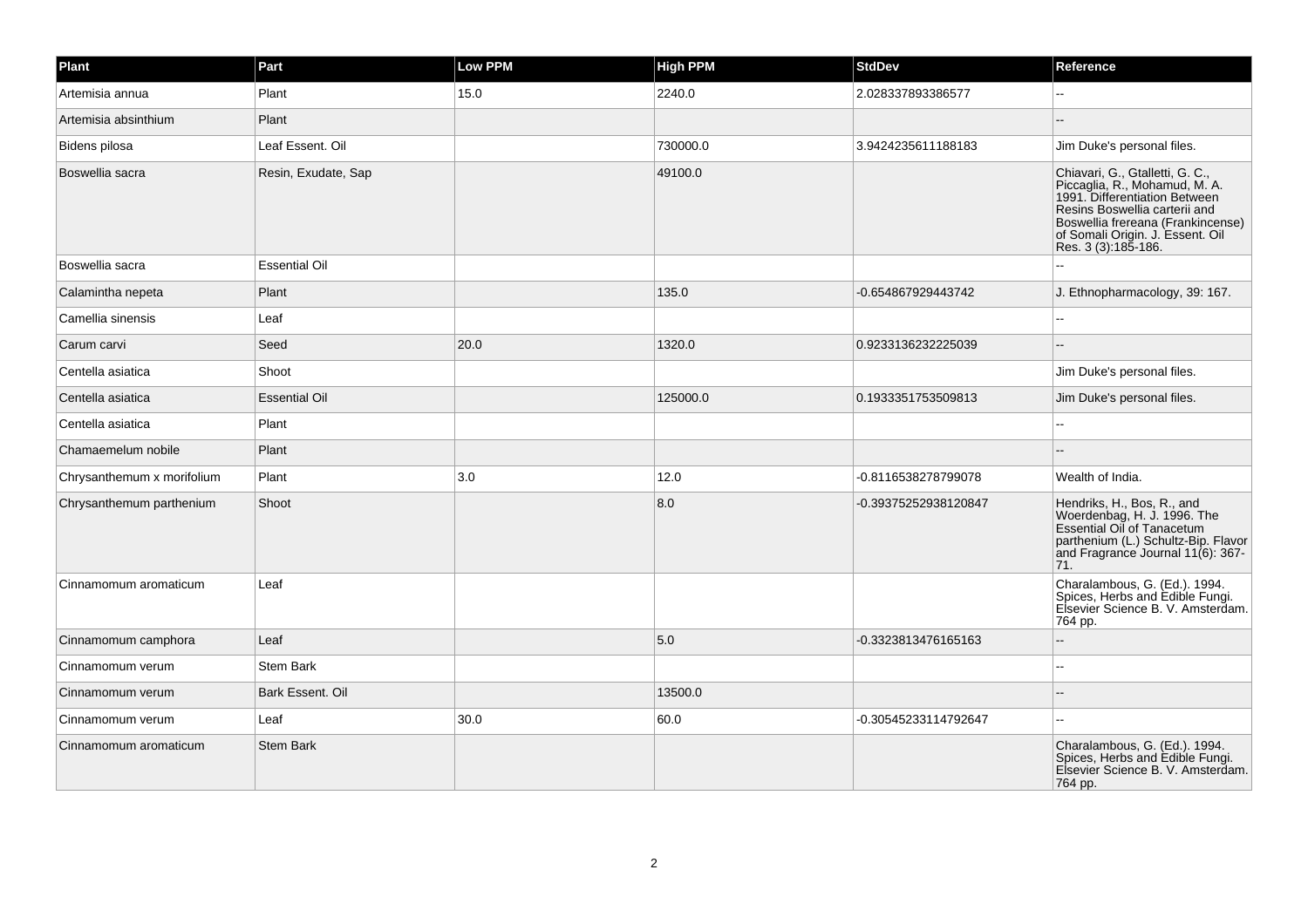| Plant                  | Part              | <b>Low PPM</b> | <b>High PPM</b> | <b>StdDev</b>         | Reference                                                                                                                                                                                                                        |
|------------------------|-------------------|----------------|-----------------|-----------------------|----------------------------------------------------------------------------------------------------------------------------------------------------------------------------------------------------------------------------------|
| Cinnamomum verum       | Leaf Essent. Oil  |                | 18500.0         | -0.2958052820826489   |                                                                                                                                                                                                                                  |
| Citrus limon           | Leaf Essent. Oil  | 100.0          | 3500.0          | -0.38515655776504104  | Jim Duke's personal files.                                                                                                                                                                                                       |
| Citrus sinensis        | Fruit             | 1.0            | 2.0             | -0.5058677869700708   | $\sim$                                                                                                                                                                                                                           |
| Citrus limon           | Petiole           |                | 13.0            |                       |                                                                                                                                                                                                                                  |
| Citrus reticulata      | Fruit             | 1.0            | 2.0             | -0.5058677869700708   | ц,                                                                                                                                                                                                                               |
| Citrus paradisi        | Pericarp          |                | 130.0           |                       | $\sim$                                                                                                                                                                                                                           |
| Cleonia Iusitanica     | Leaf              | 2.0            | $5.0\,$         | -0.3323813476165163   | Perez-Alonso, M., Velasco-<br>Negueruela, A., and Lopez-Saez,<br>A. 1991. The Essential Oil of<br>Cleonia Iusitanica. J. Ess. Oil Res.,<br>3: 441-442.                                                                           |
| Coleus barbatus        | Leaf Essent. Oil  |                | 107100.0        | 0.23196291961468088   | Jim Duke's personal files.                                                                                                                                                                                                       |
| Coleus barbatus        | Stem Essent. Oil  |                | 107100.0        |                       | Jim Duke's personal files.                                                                                                                                                                                                       |
| Coriandrum sativum     | Seed Essent, Oil  | 1600.0         | 55470.0         | 1.0                   |                                                                                                                                                                                                                                  |
| Coridothymus capitatus | Shoot             |                | 200.0           | -0.004502692380667468 | Lagouri, V., Blekas, G., Tsimidou,<br>M., Kokkini, S., and Boskou, D.<br>1993. Composition and Antioxidant<br>Activity of Essential Oils from<br>Oregano Plants Grown Wild in<br>Greece. Z. Lebensm Unters<br>Forsch 197: 20-23. |
| Croton lechleri        | Plant             |                |                 |                       | Taylor, Leslie. 2005. The Healing<br>Power of Rainforest Herbs.<br>SquareOne Publisher, Garden City<br>Park, NY. 519 pp.                                                                                                         |
| Croton eluteria        | <b>Bark</b>       |                |                 |                       |                                                                                                                                                                                                                                  |
| Daucus carota          | Shoot             |                | 24.0            | -0.3613150429644966   | $\sim$                                                                                                                                                                                                                           |
| Daucus carota          | Seed              | 55.0           | 170.0           | -1.5317399414153676   | $\sim$                                                                                                                                                                                                                           |
| Dictamnus albus        | Shoot             |                | 55.0            | -0.29846741303211766  | Baser, K.H.C., Kosar, M.Malyer, H.<br>& Ozek, T. 1994. The Essential Oil<br>Composition of Dictamnus albus<br>from Turkey. Planta Med. 60:481-2                                                                                  |
| Dictamnus albus        | Shoot             |                | 23.0            | -0.36334238586554113  | Baser, K.H.C., Kosar, M.Malyer, H.<br>& Ozek. T. 1994. The Essential Oil<br>Composition of Dictamnus albus<br>from Turkey. Planta Med. 60:481-2                                                                                  |
| Dictamnus albus        | Shoot             |                | 55.0            | -0.29846741303211766  | Baser, K.H.C., Kosar, M.Malyer, H.<br>& Ozek, T. 1994. The Essential Oil<br>Composition of Dictamnus albus<br>from Turkey. Planta Med. 60:481-2                                                                                  |
| Elettaria cardamomum   | Fruit Essent, Oil |                |                 |                       |                                                                                                                                                                                                                                  |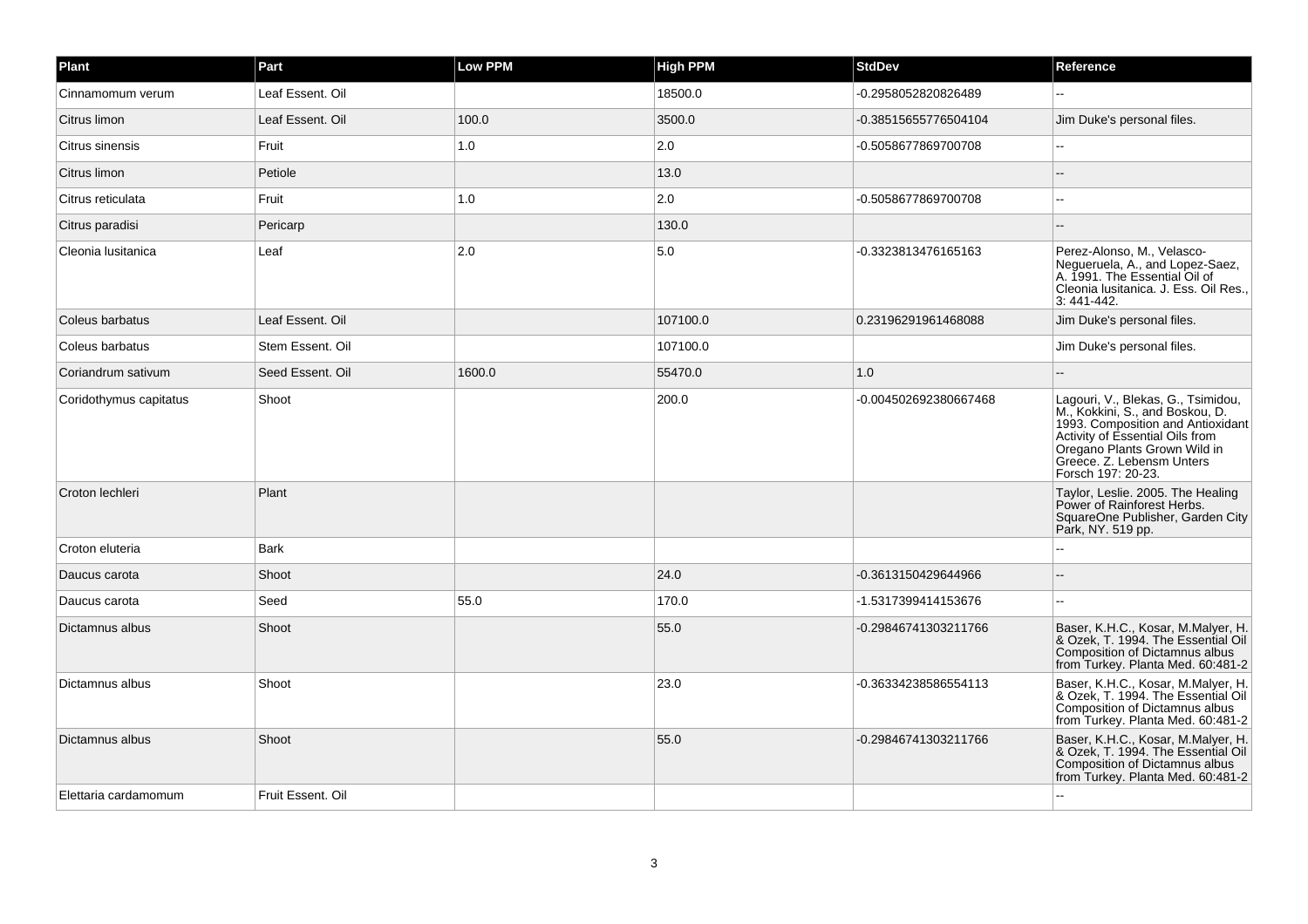| Plant                   | Part  | <b>Low PPM</b> | <b>High PPM</b> | <b>StdDev</b>         | Reference                                                                                                                                                                                                                                                                                             |
|-------------------------|-------|----------------|-----------------|-----------------------|-------------------------------------------------------------------------------------------------------------------------------------------------------------------------------------------------------------------------------------------------------------------------------------------------------|
| Elsholtzia eriostachya  | Shoot |                | 9.0             | -0.391725186480164    | Pant, A.K., Dev, V., Parihar, R.,<br>Mathela, C.S., Rauscher, J.,<br>Vostrowsky, O. and Bestmann,<br>H.J. 1992. The Essential Oil from<br>Elsholtzia eriostachya var. pusilla.<br>J. Ess. Oil Res. 4: 547-549.                                                                                        |
| Elsholtzia blanda       | Shoot |                | 23.0            | -0.36334238586554113  | Bestman, H.J., Rauscher, J.,<br>Vostrowsky O., Pant, A.K., Dev.<br>V., Perihar, R. and Mathela, C.S.<br>1992. Constituents of the Essential<br>Oil of Elsholtsia blanda Benth.<br>(Labiatae). J. Ess. Oils Res. 4:<br>121-124                                                                         |
| Ephedra sinica          | Shoot |                | 15.0            | -0.3795611290738971   | ш,                                                                                                                                                                                                                                                                                                    |
| Eruca sativa            | Hs    |                |                 |                       | $\overline{a}$                                                                                                                                                                                                                                                                                        |
| Eucalyptus forrestiana  | Leaf  |                | 645.0           | -0.019025519618379304 | Bignell, C.M., Dunlop, P.J., Brophy, J.<br>J., and Jackson, J.F. 1994. Volatile<br>Leaf Oils of Some South-western<br>and Southern Australian Species<br>of the Genus Eucalyptus. Part<br>I.Subgenus<br>Symphyomyrtus, Section<br>Dumaria Series<br>Incrassatae.Flavour and<br>Fragrance J.9(3):113-7 |
| Eucalyptus sideroxylon  | Shoot |                | 240.0           | 0.0765910236611119    | Zrira, S. S., Benjilali, B. B.,<br>Fechtal, M. M., & Richard, H. H.<br>1991. Essential Oils of Twenty-<br>seven Eucalyptus Species Grown<br>in Morocco. Journal of Essential<br>Oil Res. 4: 259-264.                                                                                                  |
| Eucalyptus polyanthemos | Shoot |                | 40.0            | -0.3288775565477849   | Zrira, S. S., Benjilali, B. B.,<br>Fechtal, M. M., & Richard, H. H.<br>1991. Essential Oils of Twenty-<br>seven Eucalyptus Species Grown<br>in Morocco. Journal of Essential<br>Oil Res. 4: 259-264.                                                                                                  |
| Eucalyptus angulosa     | Leaf  |                | 60.0            | -0.30545233114792647  | Bignell, C.M., Dunlop, P.J., Brophy, J.<br>J.,and Jackson, J.F.1994.Volatile<br>Leaf Oils of Some South-western<br>and Southern Australian Species<br>of the Genus Eucalyptus.Part<br>I.Subgenus<br>Symphyomyrtus, Section<br>Dumaría, Series<br>Incrassatae.Flavour and<br>Fragrance J.9(3):113-7    |
| Eucalyptus diversicolor | Shoot |                | 0.1             | -0.40976853829945986  | Zrira, S. S., Benjilali, B. B.,<br>Fechtal, M. M., & Richard, H. H.<br>1991. Essential Oils of Twenty-<br>seven Eucalyptus Species Grown<br>in Morocco. Journal of Essential<br>Oil Res. 4: 259-264.                                                                                                  |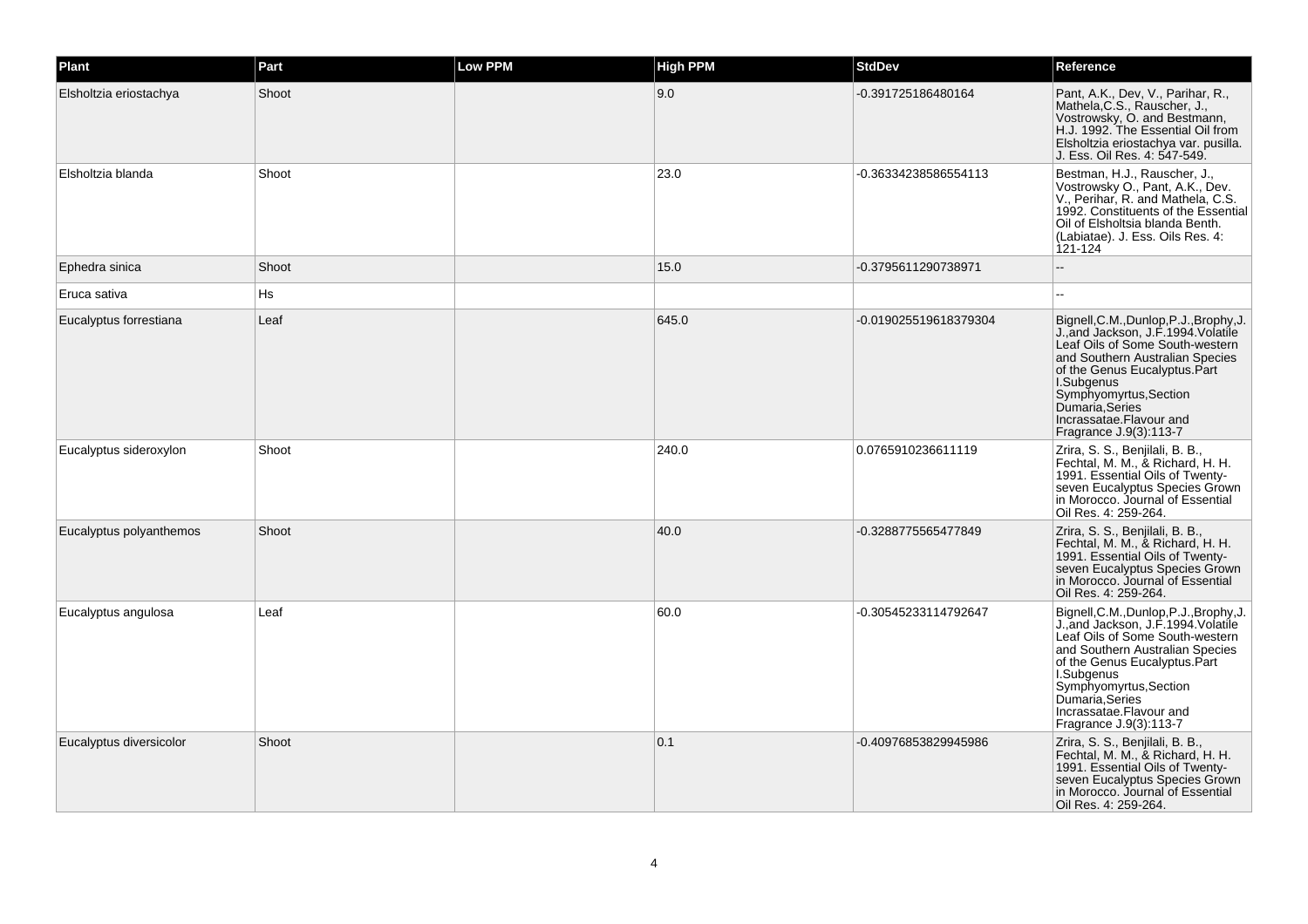| <b>Plant</b>          | Part             | Low PPM | <b>High PPM</b> | <b>StdDev</b>        | Reference                                                                                                                                                                                                                                                                               |
|-----------------------|------------------|---------|-----------------|----------------------|-----------------------------------------------------------------------------------------------------------------------------------------------------------------------------------------------------------------------------------------------------------------------------------------|
| Eucalyptus citriodora | Shoot            |         | 0.1             | -0.40976853829945986 | Zrira, S. S., Benjilali, B. B.,<br>Fechtal, M. M., & Richard, H. H.<br>1991. Essential Oils of Twenty-<br>seven Eucalyptus Species Grown<br>in Morocco. Journal of Essential<br>Oil Res. 4: 259-264.                                                                                    |
| Eucalyptus moluccana  | Shoot            |         | 12.0            | -0.38564315777703057 | Zrira, S. S., Benjilali, B. B.,<br>Fechtal, M. M., & Richard, H. H.<br>1991. Essential Oils of Twenty-<br>seven Eucalyptus Species Grown<br>in Morocco. Journal of Essential<br>Oil Res. 4: 259-264.                                                                                    |
| Eucalyptus brassiana  | Leaf             |         | 5.0             | -0.3323813476165163  | Singh, A. K., Gupta, K. C., &<br>Brophy, J. J. 1991. Chemical<br><b>Constituents of the Leaf Essential</b><br>Oil of Eucalyptus brassiana S. T.<br>Blake. Journal of Essential Oil<br>Res. 3: 45-7.                                                                                     |
| Eucalyptus leucoxylon | Leaf             |         | 170.0           | -0.25159429821074664 | Bignell, C.M., Dunlop, P.J.,<br>Brophy, J.J., and Jackson, J.F.<br>1995. Volatile Leaf Oils of Some<br>South-western and Southern<br>Australian Species of the Genus<br>Eucalyptus. Part VI. Subjenus<br>Symphyomyrtus, Section<br>Adnataria. Flavour and Fragrance<br>J. 10(6):359-364 |
| Eucalyptus blakelyi   | Shoot            |         | 0.1             | -0.40976853829945986 | Zrira, S. S., Benjilali, B. B.,<br>Fechtal, M. M., & Richard, H. H.<br>1991. Essential Oils of Twenty-<br>seven Eucalyptus Species Grown<br>in Morocco. Journal of Essential<br>Oil Res. 4: 259-264.                                                                                    |
| Eucalyptus citriodora | Leaf Essent. Oil | 27000.0 | 35000.0         | -0.19751887883201752 |                                                                                                                                                                                                                                                                                         |
| Eucalyptus viridis    | Leaf             | 0.0     | 0.5             | -0.33458463078212813 | Bignell, C.M., Dunlop, P.J.,<br>Brophy, J.J., and Jackson, J.F.<br>1995. Volatile Leaf Oils of Some<br>South-western and Southern<br>Australian Species of the Genus<br>Eucalyptus. Part VI. Subjenus<br>Symphyomyrtus, Section<br>Adnataria. Flavour and Fragrance<br>J. 10(6):359-364 |
| Eucalyptus porosa     | Leaf             |         | 195.0           | -0.23935383617956943 | Bignell, C.M., Dunlop, P.J.,<br>Brophy, J.J., and Jackson, J.F.<br>1995. Volatile Leaf Oils of Some<br>South-western and Southern<br>Australian Species of the Genus<br>Eucalyptus. Part VI. Subjenus<br>Symphyomyrtus, Section<br>Adnataria. Flavour and Fragrance<br>J. 10(6):359-364 |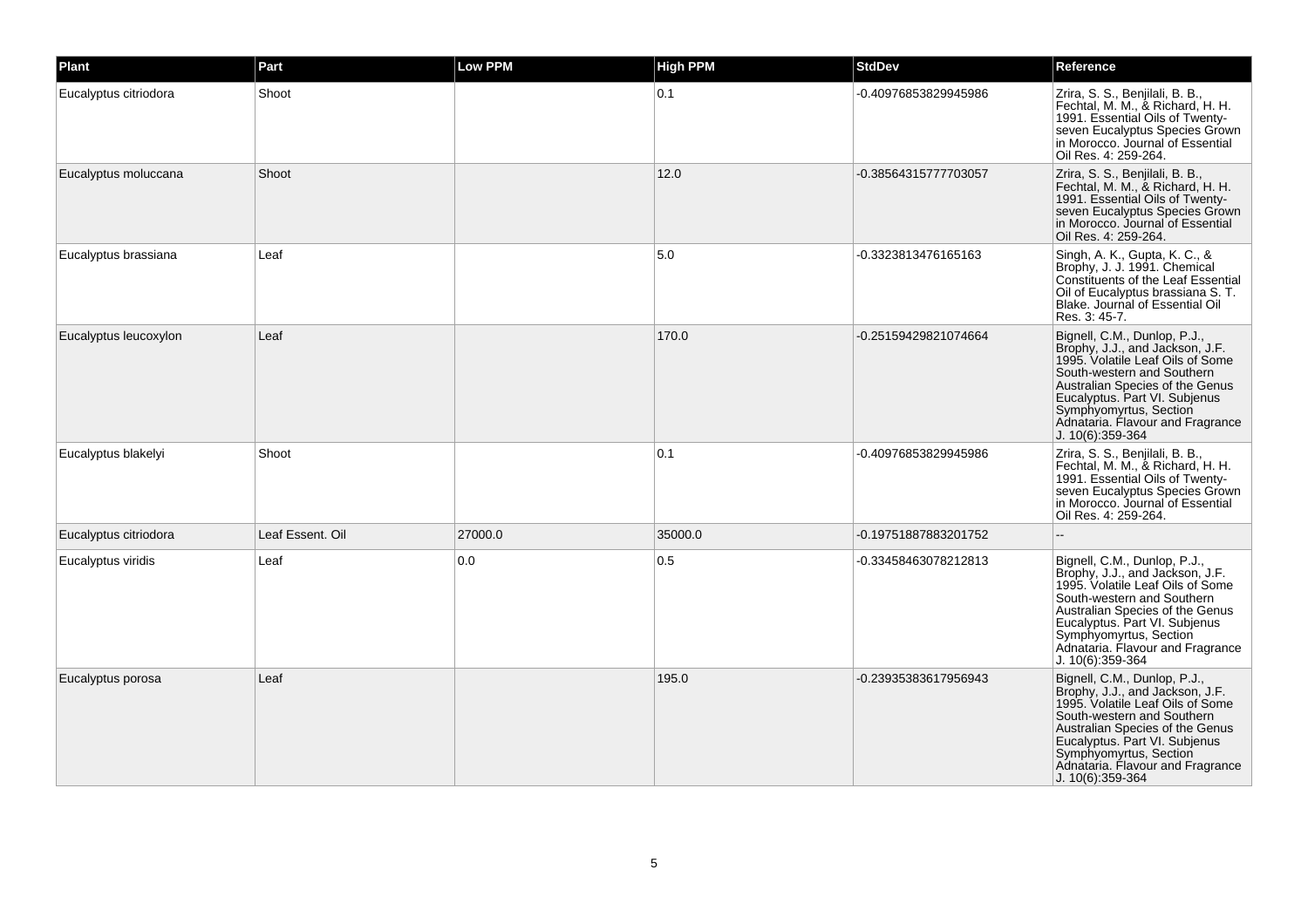| <b>Plant</b>            | Part  | <b>Low PPM</b> | <b>High PPM</b> | <b>StdDev</b>        | Reference                                                                                                                                                                                                                                                                                            |
|-------------------------|-------|----------------|-----------------|----------------------|------------------------------------------------------------------------------------------------------------------------------------------------------------------------------------------------------------------------------------------------------------------------------------------------------|
| Eucalyptus cuprea       | Leaf  |                | 13.0            | -0.3284643997665397  | Bignell, C.M., Dunlop, P.J.,<br>Brophy, J.J., and Jackson, J.F.<br>1995. Volatile Leaf Oils of Some<br>South-western and Southern<br>Australian Species of the Genus<br>Eucalyptus. Part VI. Subjenus<br>Symphyomyrtus, Section<br>Adnataria. Flavour and Fragrance<br>J. 10(6):359-364              |
| Eucalyptus incrassata   | Leaf  |                | 350.0           | -0.1634629715862706  | Bignell, C.M., Dunlop, P.J., Brophy, J.<br>J. and Jackson, J.F.1994. Volatile<br>Leaf Oils of Some South-western<br>and Southern Australian Species<br>of the Genus Eucalyptus.Part<br>I.Subgenus<br>Symphyomyrtus, Section<br>Dumaría Series<br>Incrassatae.Flavour and<br>Fragrance J.9(3):113-7   |
| Eucalyptus tereticornis | Shoot |                | 22.0            | -0.36536972876658563 | Zrira, S. S., Benjilali, B. B.,<br>Fechtal, M. M., & Richard, H. H.<br>1991. Essential Oils of Twenty-<br>seven Eucalyptus Species Grown<br>in Morocco. Journal of Essential<br>Oil Res. 4: 259-264.                                                                                                 |
| Eucalyptus erythrandra  | Leaf  |                | 85.0            | -0.29321186911674924 | Bignell, C.M., Dunlop, P.J., Brophy, J.<br>J. and Jackson, J.F.1994. Volatile<br>Leaf Oils of Some South-western<br>and Southern Australian Species<br>of the Genus Eucalyptus.Part<br>I.Subgenus<br>Symphyomyrtus, Section<br>Dumaria, Series<br>Incrassatae. Flavour and<br>Fragrance J.9(3):113-7 |
| Eucalyptus siderophloia | Shoot |                | 0.1             | -0.40976853829945986 | Zrira, S. S., Benjilali, B. B.,<br>Fechtal, M. M., & Richard, H. H.<br>1991. Essential Oils of Twenty-<br>seven Eucalyptus Species Grown<br>in Morocco. Journal of Essential<br>Oil Res. 4: 259-264.                                                                                                 |
| Eucalyptus oviformis    | Shoot |                | 0.1             | -0.40976853829945986 | Zrira, S. S., Benjilali, B. B.,<br>Fechtal, M. M., & Richard, H. H.<br>1991. Essential Oils of Twenty-<br>seven Eucalyptus Species Grown<br>in Morocco. Journal of Essential<br>Oil Res. 4: 259-264.                                                                                                 |
| Eucalyptus albens       | Shoot |                | 0.1             | -0.40976853829945986 | Zrira, S. S., Benjilali, B. B.,<br>Fechtal, M. M., & Richard, H. H.<br>1991. Essential Oils of Twenty-<br>seven Eucalyptus Species Grown<br>in Morocco. Journal of Essential<br>Oil Res. 4: 259-264.                                                                                                 |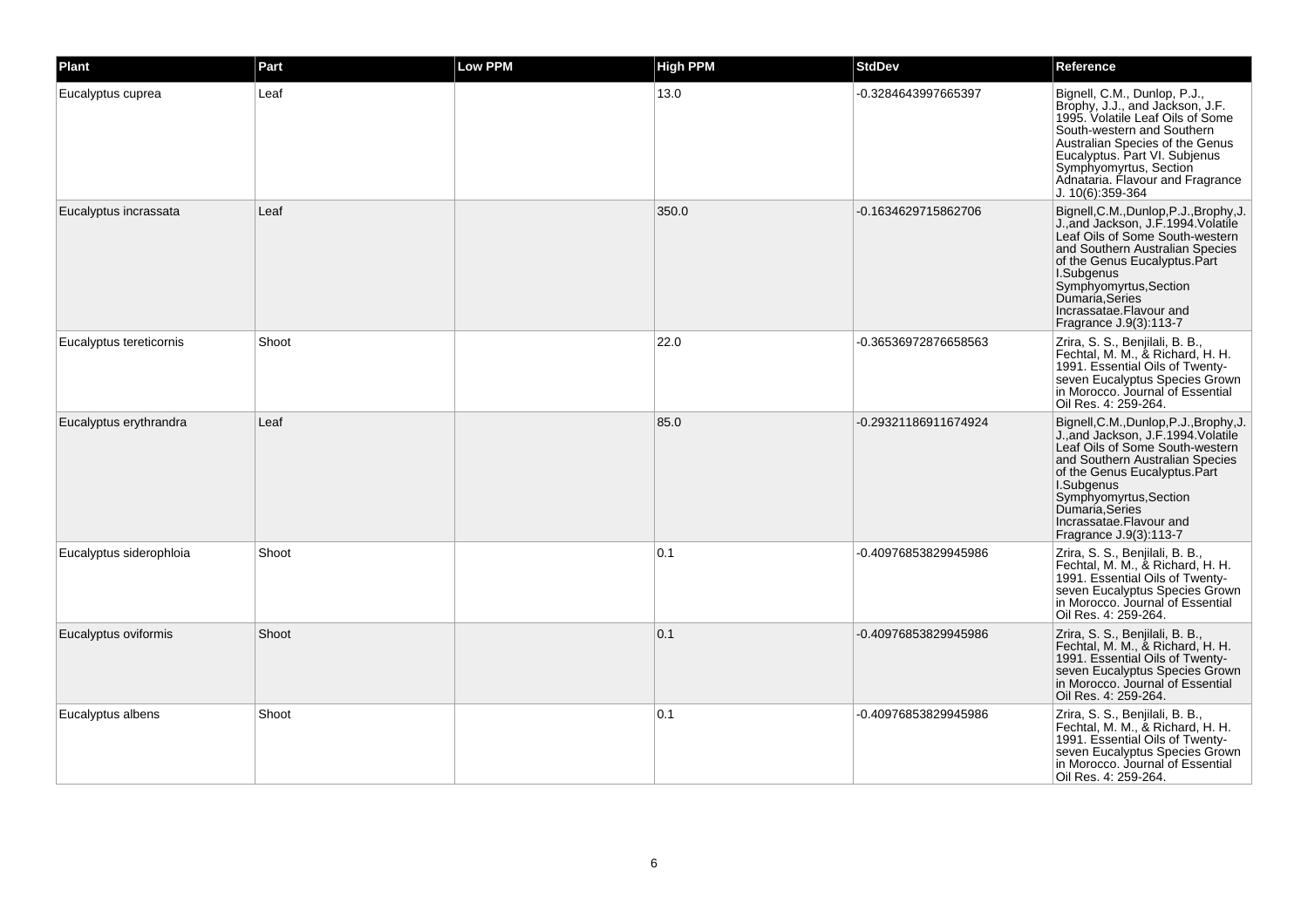| Plant                  | Part  | Low PPM | <b>High PPM</b> | <b>StdDev</b>        | Reference                                                                                                                                                                                                                                                                                     |
|------------------------|-------|---------|-----------------|----------------------|-----------------------------------------------------------------------------------------------------------------------------------------------------------------------------------------------------------------------------------------------------------------------------------------------|
| Eucalyptus dealbata    | Shoot |         | 250.0           | 0.09686445267155673  | Zrira, S. S., Benjilali, B. B.,<br>Fechtal, M. M., & Richard, H. H.<br>1991. Essential Oils of Twenty-<br>seven Eucalyptus Species Grown<br>in Morocco. Journal of Essential<br>Oil Res. 4: 259-264.                                                                                          |
| Eucalyptus ceratocorys | Leaf  |         | 14.0            | -0.32797478128529256 | Bignell,C.M.,Dunlop,P.J.,Brophy,J.<br>J.,and Jackson, J.F.1994.Volatile<br>Leaf Oils of Some South-western<br>and Southern Australian Species<br>of the Genus Eucalyptus.Part<br>I.Subgenus<br>Symphyomyrtus, Section<br>Dumaria, Series<br>Incrassatae.Flavour and<br>Fragrance J.9(3):113-7 |
| Eucalyptus melliodora  | Shoot |         | 0.1             | -0.40976853829945986 | Zrira, S. S., Benjilali, B. B.,<br>Fechtal, M. M., & Richard, H. H.<br>1991. Essential Oils of Twenty-<br>seven Eucalyptus Species Grown<br>in Morocco. Journal of Essential<br>Oil Res. 4: 259-264.                                                                                          |
| Eucalyptus botryoides  | Shoot |         | 0.1             | -0.40976853829945986 | Zrira, S. S., Benjilali, B. B.,<br>Fechtal, M. M., & Richard, H. H.<br>1991. Essential Oils of Twenty-<br>seven Eucalyptus Species Grown<br>in Morocco. Journal of Essential<br>Oil Res. 4: 259-264.                                                                                          |
| Eucalyptus fasiculosa  | Leaf  |         | 60.0            | -0.30545233114792647 | Bignell, C.M., Dunlop, P.J.,<br>Brophy, J.J., and Jackson, J.F.<br>1995. Volatile Leaf Oils of Some<br>South-western and Southern<br>Australian Species of the Genus<br>Eucalyptus. Part VI. Subjenus<br>Symphyomyrtus, Section<br>Adnataria. Flavour and Fragrance<br>J. 10(6):359-364       |
| Eucalyptus astringens  | Shoot |         | 0.1             | -0.40976853829945986 | Zrira, S. S., Benjilali, B. B.,<br>Fechtal, M. M., & Richard, H. H.<br>1991. Essential Oils of Twenty-<br>seven Eucalyptus Species Grown<br>in Morocco. Journal of Essential<br>Oil Res. 4: 259-264.                                                                                          |
| Eucalyptus intertexta  | Leaf  |         | 5.5             | -0.3321365383758927  | Bignell, C.M., Dunlop, P.J.,<br>Brophy, J.J., and Jackson, J.F.<br>1995. Volatile Leaf Oils of Some<br>South-western and Southern<br>Australian Species of the Genus<br>Eucalyptus. Part VI. Subjenus<br>Symphyomyrtus, Section<br>Adnataria. Flavour and Fragrance<br>J. 10(6):359-364       |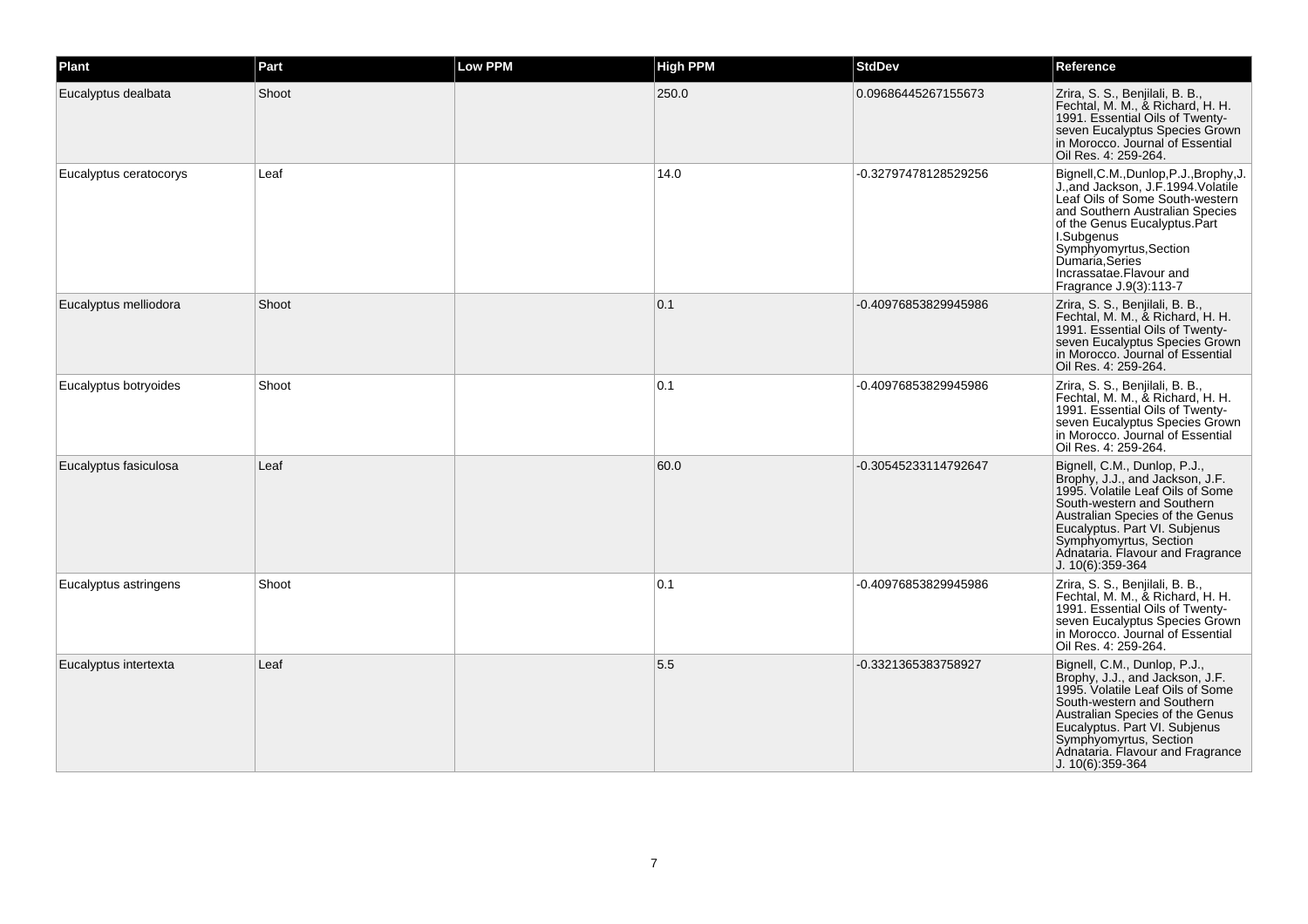| Plant                   | Part  | Low PPM | <b>High PPM</b> | <b>StdDev</b>        | Reference                                                                                                                                                                                                                                                                                 |
|-------------------------|-------|---------|-----------------|----------------------|-------------------------------------------------------------------------------------------------------------------------------------------------------------------------------------------------------------------------------------------------------------------------------------------|
| Eucalyptus desquamata   | Leaf  |         | 22.0            | -0.32405783343531586 | Bignell, C.M., Dunlop, P.J.,<br>Brophy, J.J., and Jackson, J.F.<br>1995. Volatile Leaf Oils of Some<br>South-western and Southern<br>Australian Species of the Genus<br>Eucalyptus. Part VI. Subjenus<br>Symphyomyrtus, Section<br>Adnataria. Flavour and Fragrance<br>J. 10(6):359-364   |
| Eucalyptus lansdowneana | Leaf  |         | 11.0            | -0.3294436367290338  | Bignell, C.M., Dunlop, P.J.,<br>Brophy, J.J., and Jackson, J.F.<br>1995. Volatile Leaf Oils of Some<br>South-western and Southern<br>Australian Species of the Genus<br>Eucalyptus. Part VI. Subjenus<br>Symphyomyrtus, Section<br>Adnataria. Flavour and Fragrance<br>J. 10(6):359-364   |
| Eucalyptus ochrophloia  | Leaf  |         | 0.8             | -0.33443774523775405 | Bignell, C.M., Dunlop, P.J.,<br>Brophy, J.J., and Jackson, J.F.<br>1995. Volatile Leaf Oils of Some<br>South-western and Southern<br>Australian Species of the Genus<br>Eucalyptus. Part VI. Subjenus<br>Symphyomyrtus, Section<br>Adnataria. Flavour and Fragrance<br>$J. 10(6):359-364$ |
| Eucalyptus largisparsa  | Leaf  |         | 4.6             | -0.3325771950090151  | Bignell, C.M., Dunlop, P.J.,<br>Brophy, J.J., and Jackson, J.F.<br>1995. Volatile Leaf Oils of Some<br>South-western and Southern<br>Australian Species of the Genus<br>Eucalyptus. Part VI. Subjenus<br>Symphyomyrtus, Section<br>Adnataria. Flavour and Fragrance<br>J. 10(6):359-364   |
| Eucalyptus maideni      | Shoot |         | 0.1             | -0.40976853829945986 | Zrira, S. S., Benjilali, B. B.,<br>Fechtal, M. M., & Richard, H. H.<br>1991. Essential Oils of Twenty-<br>seven Eucalyptus Species Grown<br>in Morocco. Journal of Essential<br>Oil Res. 4: 259-264.                                                                                      |
| Eucalyptus globulus     | Shoot |         | 0.1             | -0.40976853829945986 | Zrira, S. S., Benjilali, B. B.,<br>Fechtal, M. M., & Richard, H. H.<br>1991. Essential Oils of Twenty-<br>seven Eucalyptus Species Grown<br>in Morocco. Journal of Essential<br>Oil Res. 4: 259-264.                                                                                      |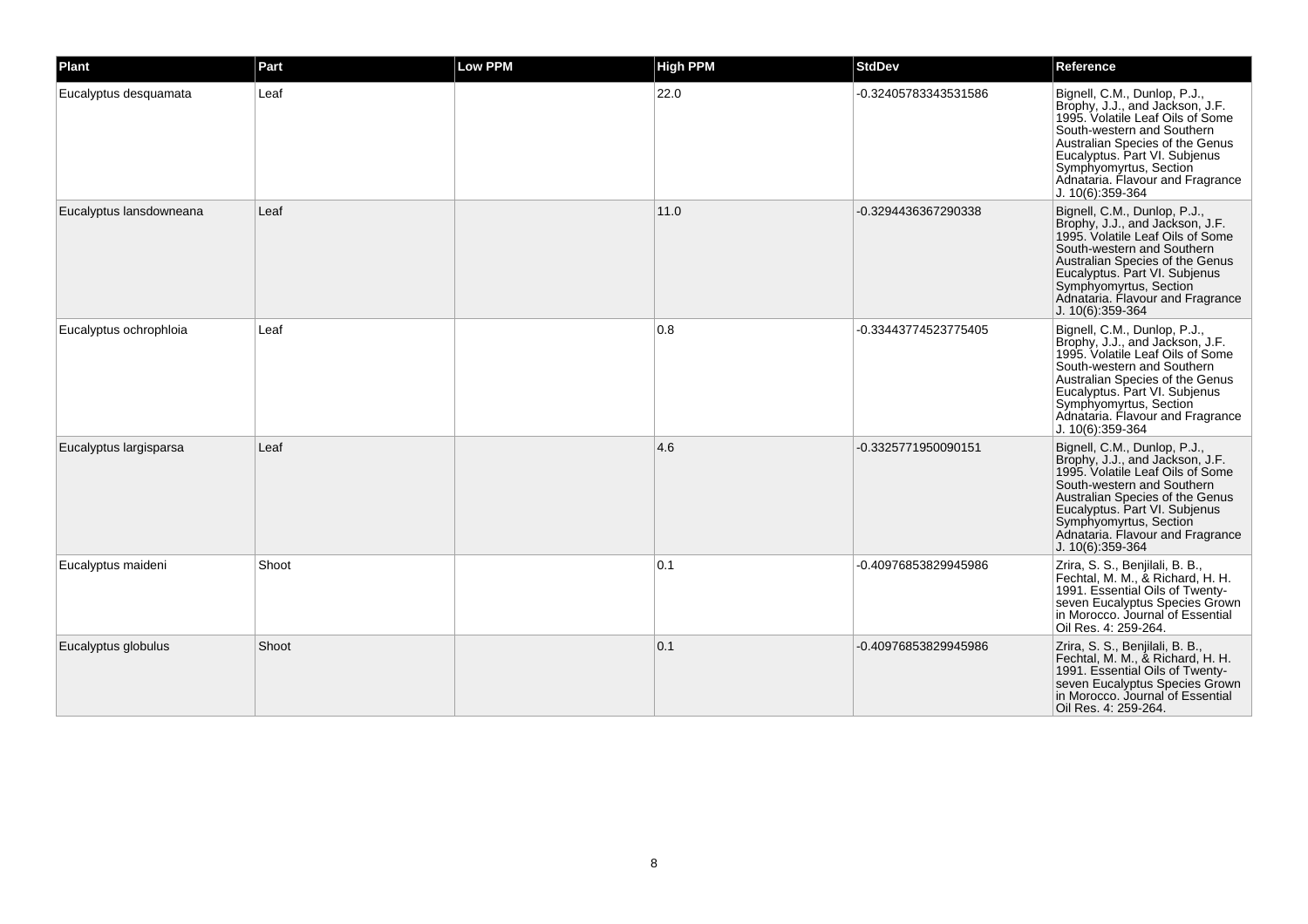| <b>Plant</b>              | Part             | <b>Low PPM</b> | <b>High PPM</b> | <b>StdDev</b>        | Reference                                                                                                                                                                                                                                                                                              |
|---------------------------|------------------|----------------|-----------------|----------------------|--------------------------------------------------------------------------------------------------------------------------------------------------------------------------------------------------------------------------------------------------------------------------------------------------------|
| Eucalyptus stoatei        | Leaf             |                | 270.0           | -0.20263245008603775 | Bignell, C.M., Dunlop, P.J., Brophy, J.<br>J., and Jackson, J.F. 1994. Volatile<br>Leaf Oils of Some South-western<br>and Southern Australian Species<br>of the Genus Eucalyptus.Part<br>I.Subgenus<br>Symphyomyrtus, Section<br>Dumaria, Series<br>Incrassatae. Flavour and<br>Fragrance J.9(3):113-7 |
| Eucalyptus dolichorhyncha | Leaf             |                | 415.0           | -0.13163777030520982 | Bignell, C.M., Dunlop, P.J., Brophy, J<br>J., and Jackson, J.F. 1994. Volatile<br>Leaf Oils of Some South-western<br>and Southern Australian Species<br>of the Genus Eucalyptus.Part<br>I.Subgenus<br>Symphyomyrtus, Section<br>Dumaria, Series<br>Incrassatae.Flavour and<br>Fragrance J.9(3):113-7   |
| Eucalyptus punctata       | Shoot            |                | 0.1             | -0.40976853829945986 | Zrira, S. S., Benjilali, B. B.,<br>Fechtal, M. M., & Richard, H. H.<br>1991. Essential Oils of Twenty-<br>seven Eucalyptus Species Grown<br>in Morocco. Journal of Essential<br>Oil Res. 4: 259-264.                                                                                                   |
| Eucalyptus occidentalis   | Shoot            |                | 0.1             | -0.40976853829945986 | Zrira, S. S., Benjilali, B. B.,<br>Fechtal, M. M., & Richard, H. H.<br>1991. Essential Oils of Twenty-<br>seven Eucalyptus Species Grown<br>in Morocco. Journal of Essential<br>Oil Res. 4: 259-264.                                                                                                   |
| Eucalyptus cladocalyx     | Shoot            |                | 7.0             | -0.395779872282253   | Zrira, S. S., Benjilali, B. B.,<br>Fechtal, M. M., & Richard, H. H.<br>1991. Essential Oils of Twenty-<br>seven Eucalyptus Species Grown<br>in Morocco. Journal of Essential<br>Oil Res. 4: 259-264.                                                                                                   |
| Eucalyptus camaldulensis  | Shoot            |                | 0.1             | -0.40976853829945986 | Zrira, S. S., Benjilali, B. B.,<br>Fechtal, M. M., & Richard, H. H.<br>1991. Essential Oils of Twenty-<br>seven Eucalyptus Species Grown<br>in Morocco. Journal of Essential<br>Oil Res. 4: 259-264.                                                                                                   |
| Eucalyptus bosistoana     | Shoot            |                | 15.0            | -0.3795611290738971  | Zrira, S. S., Benjilali, B. B.,<br>Fechtal, M. M., & Richard, H. H.<br>1991. Essential Oils of Twenty-<br>seven Eucalyptus Species Grown<br>in Morocco. Journal of Essential<br>Oil Res. 4: 259-264.                                                                                                   |
| Eucalyptus grandis        | Leaf Essent. Oil |                | 1000.0          | -0.40004843704543974 |                                                                                                                                                                                                                                                                                                        |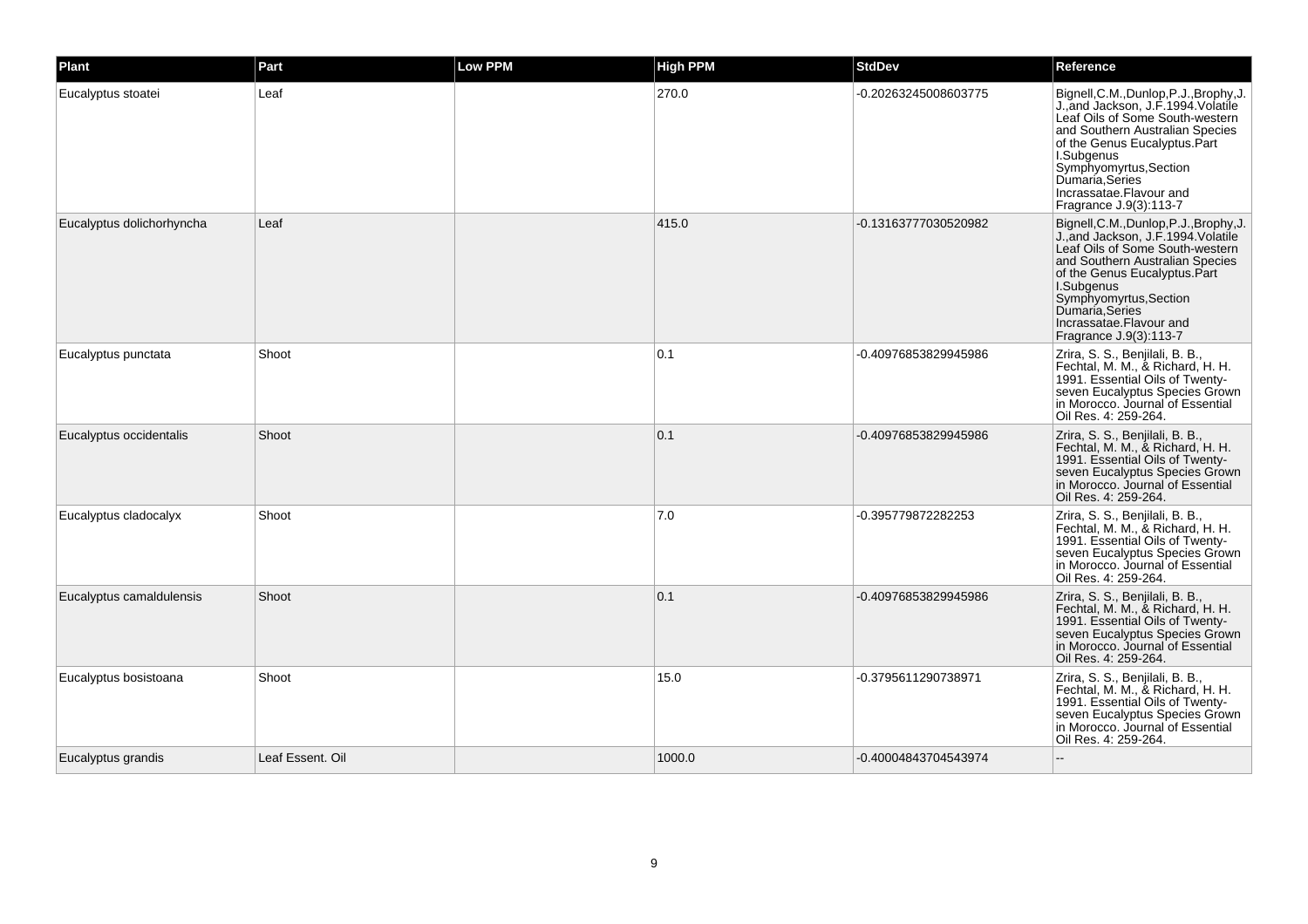| Plant                   | Part  | <b>Low PPM</b> | <b>High PPM</b> | <b>StdDev</b>        | Reference                                                                                                                                                                                                                                                                               |
|-------------------------|-------|----------------|-----------------|----------------------|-----------------------------------------------------------------------------------------------------------------------------------------------------------------------------------------------------------------------------------------------------------------------------------------|
| Eucalyptus populnea     | Leaf  |                | 1.8             | -0.333948126756507   | Bignell, C.M., Dunlop, P.J.,<br>Brophy, J.J., and Jackson, J.F.<br>1995. Volatile Leaf Oils of Some<br>South-western and Southern<br>Australian Species of the Genus<br>Eucalyptus. Part VI. Subjenus<br>Symphyomyrtus, Section<br>Adnataria. Flavour and Fragrance<br>J. 10(6):359-364 |
| Eucalyptus melanophloia | Leaf  |                | 27.0            | -0.3216097410290804  | Bignell, C.M., Dunlop, P.J.,<br>Brophy, J.J., and Jackson, J.F.<br>1995. Volatile Leaf Oils of Some<br>South-western and Southern<br>Australian Species of the Genus<br>Eucalyptus. Part VI. Subjenus<br>Symphyomyrtus, Section<br>Adnataria. Flavour and Fragrance<br>J. 10(6):359-364 |
| Eucalyptus odorata      | Leaf  |                | 4.4             | -0.33267511870526445 | Bignell, C.M., Dunlop, P.J.,<br>Brophy, J.J., and Jackson, J.F.<br>1995. Volatile Leaf Oils of Some<br>South-western and Southern<br>Australian Species of the Genus<br>Eucalyptus. Part VI. Subjenus<br>Symphyomyrtus, Section<br>Adnataria. Flavour and Fragrance<br>J. 10(6):359-364 |
| Eucalyptus sparsa       | Leaf  |                | 40.0            | -0.31524470077286826 | Bignell, C.M., Dunlop, P.J.,<br>Brophy, J.J., and Jackson, J.F.<br>1995. Volatile Leaf Oils of Some<br>South-western and Southern<br>Australian Species of the Genus<br>Eucalyptus. Part VI. Subjenus<br>Symphyomyrtus, Section<br>Adnataria. Flavour and Fragrance<br>J. 10(6):359-364 |
| Eucalyptus behriana     | Leaf  |                | 2.7             | -0.33350747012338455 | Bignell, C.M., Dunlop, P.J.,<br>Brophy, J.J., and Jackson, J.F.<br>1995. Volatile Leaf Oils of Some<br>South-western and Southern<br>Australian Species of the Genus<br>Eucalyptus. Part VI. Subjenus<br>Symphyomyrtus, Section<br>Adnataria. Flavour and Fragrance<br>J. 10(6):359-364 |
| Eucalyptus maculata     | Shoot |                | 30.0            | -0.3491509855582297  | Zrira, S. S., Benjilali, B. B.,<br>Fechtal, M. M., & Richard, H. H.<br>1991. Essential Oils of Twenty-<br>seven Eucalyptus Species Grown<br>in Morocco. Journal of Essential<br>Oil Res. 4: 259-264.                                                                                    |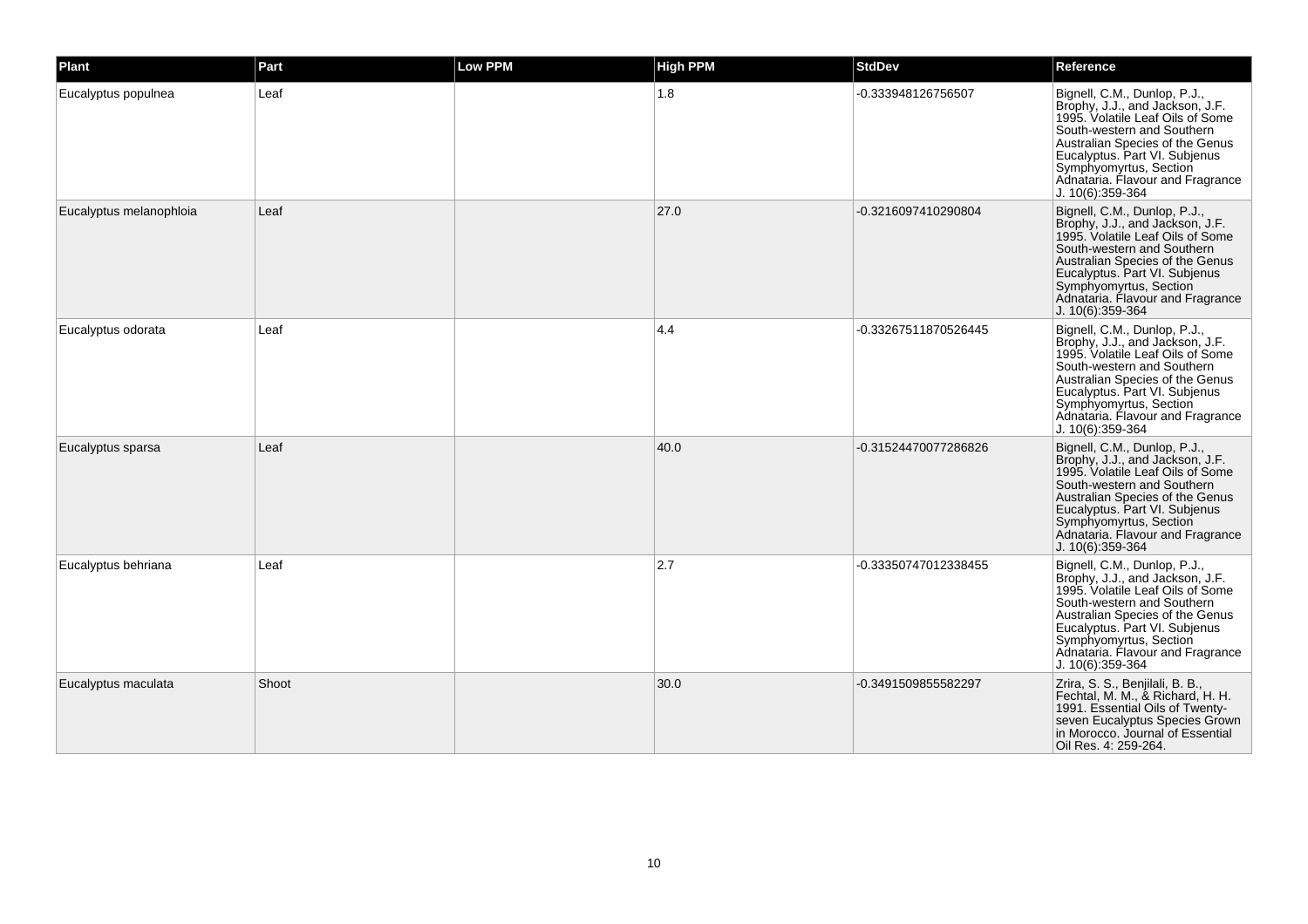| Plant                 | Part                 | <b>Low PPM</b> | <b>High PPM</b> | <b>StdDev</b>        | Reference                                                                                                                                                                                                                                                                                             |
|-----------------------|----------------------|----------------|-----------------|----------------------|-------------------------------------------------------------------------------------------------------------------------------------------------------------------------------------------------------------------------------------------------------------------------------------------------------|
| Eucalyptus tetraptera | Leaf                 |                | 2670.0          | 0.9724519049069763   | Bignell, C.M., Dunlop, P.J., Brophy, J.<br>J., and Jackson, J.F. 1994. Volatile<br>Leaf Oils of Some South-western<br>and Southern Australian Species<br>of the Genus Eucalyptus.Part<br>I.Subgenus<br>Symphyomyrtus, Section<br>Dumaria, Series<br>Incrassatae.Flavour and<br>Fragrance J.9(3):113-7 |
| Foeniculum vulgare    | <b>Essential Oil</b> |                | 200.0           | -0.688222365160617   | Jim Duke's personal files.                                                                                                                                                                                                                                                                            |
| Hedychium flavum      | Shoot                |                | 2690.0          | 5.0435811312200975   |                                                                                                                                                                                                                                                                                                       |
| Houttuynia cordata    | Shoot Essent, Oil    |                |                 |                      |                                                                                                                                                                                                                                                                                                       |
| Humulus lupulus       | Essential Oil        |                |                 |                      |                                                                                                                                                                                                                                                                                                       |
| Humulus lupulus       | Fruit                |                | 520.0           | -0.4871544215252672  | <b>CRC Handbook of Medicinal</b><br>Herbs and/or CRC Handbook of<br><b>Proximate Analyses</b>                                                                                                                                                                                                         |
| Hyptis suaveolens     | Shoot                |                | 7.0             | -0.395779872282253   | Mallvarapu, G.R., Ramesh, S.,<br>Kaul, P.N., Bhattacharya, A.K.,<br>and Rao, B.R.R. 1993. The<br>Essential Oil of Hyptis suaveolens<br>(L.) Poit. J. Ess. Oil Res. 5: 321.                                                                                                                            |
| Hyptis suaveolens     | Shoot                |                | 7.0             | -0.395779872282253   | Mallvarapu, G.R., Ramesh, S.,<br>Kaul, P.N., Bhattacharya, A.K.,<br>and Rao, B.R.R. 1993. The<br>Essential Oil of Hyptis suaveolens<br>(L.) Poit. J. Ess. Oil Res. 5: 321.                                                                                                                            |
| Hyssopus officinalis  | Shoot                |                | 210.0           | 0.015770736629777373 | Kerrola, K., Galambosi, B. and<br>Kallio, H. 1994. Volatile<br>Components and Odor Intensity of<br>Four Phenotypes of Hyssop<br>(Hyssopus officinalis L.) J. Agric.<br>Food Chem. 42: 776-781.                                                                                                        |
| Hyssopus officinalis  | Shoot                |                | 230.0           | 0.056317594650667054 | Kerrola, K., Galambosi, B. and<br>Kallio, H. 1994. Volatile<br>Components and Odor Intensity of<br>Four Phenotypes of Hyssop<br>(Hyssopus officinalis L.) J. Agric.<br>Food Chem. 42: 776-781.                                                                                                        |
| Hyssopus officinalis  | Shoot                |                | 240.0           | 0.0765910236611119   | Kerrola, K., Galambosi, B. and<br>Kallio, H. 1994. Volatile<br>Components and Odor Intensity of<br>Four Phenotypes of Hyssop<br>(Hyssopus officinalis L.) J. Agric.<br>Food Chem. 42: 776-781.                                                                                                        |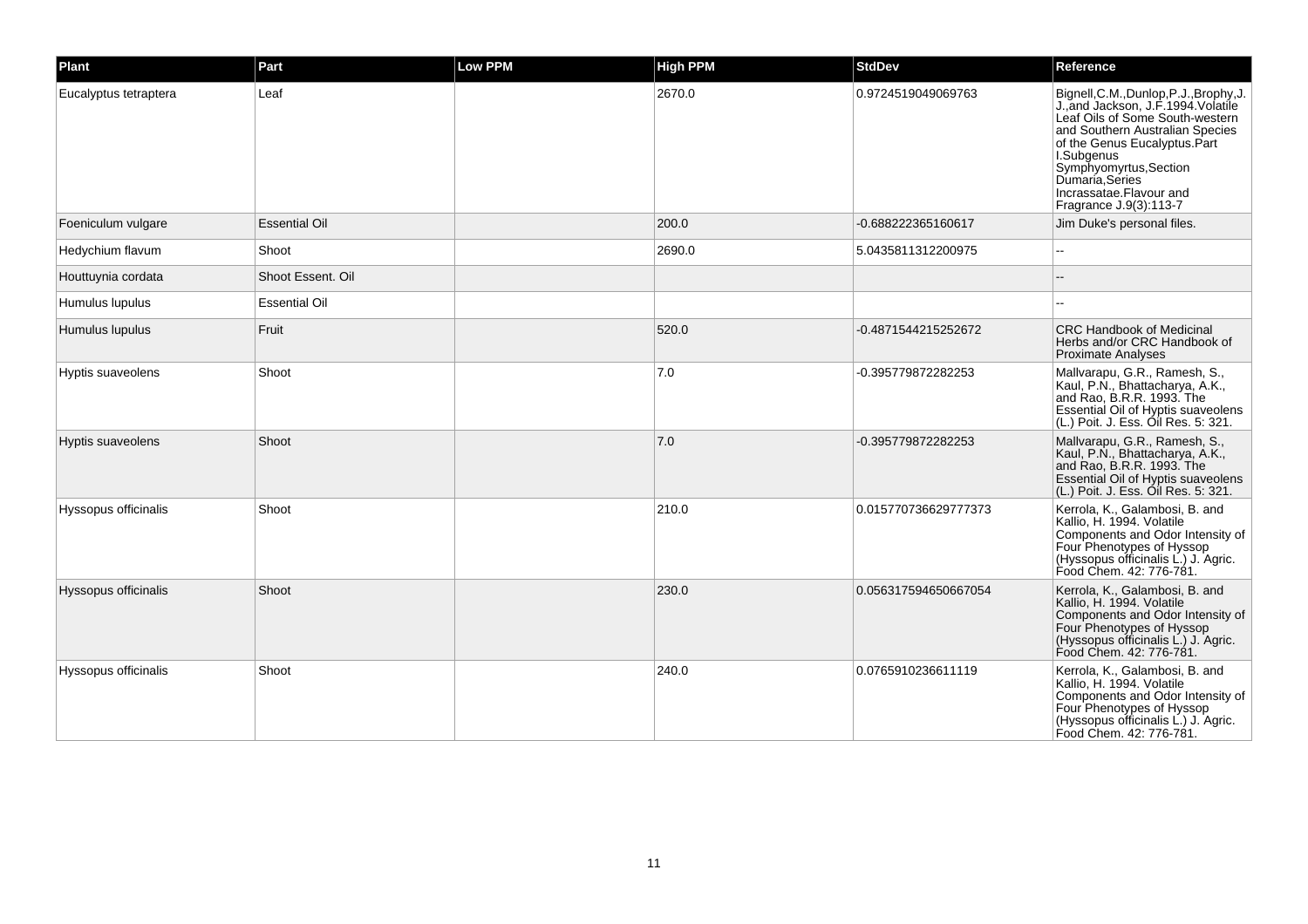| Plant                | Part   | <b>Low PPM</b> | <b>High PPM</b> | <b>StdDev</b>         | Reference                                                                                                                                                                                      |
|----------------------|--------|----------------|-----------------|-----------------------|------------------------------------------------------------------------------------------------------------------------------------------------------------------------------------------------|
| Hyssopus officinalis | Shoot  |                | 240.0           | 0.0765910236611119    | Kerrola, K., Galambosi, B. and<br>Kallio, H. 1994. Volatile<br>Components and Odor Intensity of<br>Four Phenotypes of Hyssop<br>(Hyssopus officinalis L.) J. Agric.<br>Food Chem. 42: 776-781. |
| Hyssopus officinalis | Shoot  |                | 200.0           | -0.004502692380667468 | Kerrola, K., Galambosi, B. and<br>Kallio, H. 1994. Volatile<br>Components and Odor Intensity of<br>Four Phenotypes of Hyssop<br>(Hyssopus officinalis L.) J. Agric.<br>Food Chem. 42: 776-781. |
| Hyssopus officinalis | Shoot  |                | 200.0           | -0.004502692380667468 | Kerrola, K., Galambosi, B. and<br>Kallio, H. 1994. Volatile<br>Components and Odor Intensity of<br>Four Phenotypes of Hyssop<br>(Hyssopus officinalis L.) J. Agric.<br>Food Chem. 42: 776-781. |
| Hyssopus officinalis | Leaf   | 3.0            | 660.0           | -0.011681242399672966 |                                                                                                                                                                                                |
| Hyssopus officinalis | Shoot  |                | 70.0            | -0.26805726951645037  | Tsankova, E.T., Konatchiev, A.N.<br>and Genova, E.M. 1993. Chemical<br>Composition of the Essential Oils<br>of Two Hyssopus officinalis<br>cultivars. J. Ess. Oil Res. 5: 609-<br>611.         |
| Hyssopus officinalis | Shoot  |                | 270.0           | 0.13741131069244641   | Kerrola, K., Galambosi, B. and<br>Kallio, H. 1994. Volatile<br>Components and Odor Intensity of<br>Four Phenotypes of Hyssop<br>(Hyssopus officinalis L.) J. Agric.<br>Food Chem. 42: 776-781. |
| Hyssopus officinalis | Shoot  |                | 330.0           | 0.2590518847551154    | Kerrola, K., Galambosi, B. and<br>Kallio, H. 1994. Volatile<br>Components and Odor Intensity of<br>Four Phenotypes of Hyssop<br>(Hyssopus officinalis L.) J. Agric.<br>Food Chem. 42: 776-781. |
| Hyssopus officinalis | Shoot  |                | 260.0           | 0.11713788168200157   | Kerrola, K., Galambosi, B. and<br>Kallio, H. 1994. Volatile<br>Components and Odor Intensity of<br>Four Phenotypes of Hyssop<br>(Hyssopus officinalis L.) J. Agric.<br>Food Chem. 42: 776-781. |
| Hyssopus officinalis | Flower | 40.0           | 415.0           | 0.7236924389584528    |                                                                                                                                                                                                |
| Hyssopus officinalis | Shoot  |                | 70.0            | -0.26805726951645037  | Tsankova, E.T., Konatchiev, A.N.<br>and Genova, E.M. 1993. Chemical<br>Composition of the Essential Oils<br>of Two Hyssopus officinalis<br>cultivars. J. Ess. Oil Res. 5: 609-<br>611.         |
| Lantana camara       | Shoot  |                | 188.0           | -0.028830807193201274 |                                                                                                                                                                                                |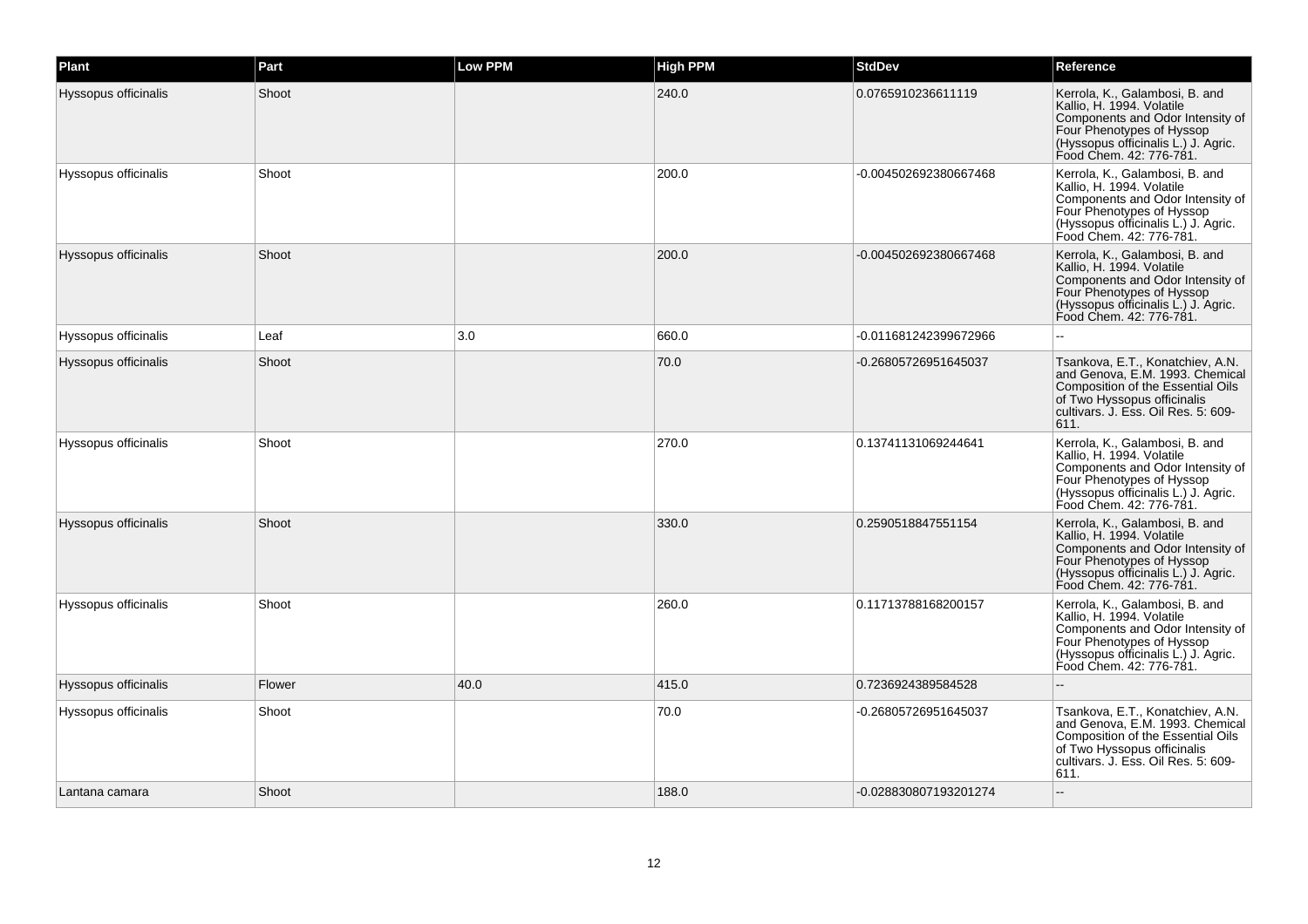| Plant                  | Part                 | Low PPM | <b>High PPM</b> | <b>StdDev</b>        | Reference                                                                                                                                                                                                                                              |
|------------------------|----------------------|---------|-----------------|----------------------|--------------------------------------------------------------------------------------------------------------------------------------------------------------------------------------------------------------------------------------------------------|
| Laurus nobilis         | Leaf                 | 4.0     | 180.0           | -0.24669811339827577 | Lawrence, B.M., Essential Oils<br>1976-1977, Essential Oils 1978,<br>Essential Oils 1979-1980.                                                                                                                                                         |
| Laurus nobilis         | Leaf Essent, Oil     |         | 200.0           | -0.4048138384151673  |                                                                                                                                                                                                                                                        |
| Lavandula x hybrida    | Shoot                | 20.0    | 45.0            | -0.3187408420425625  | Tucker, A.O., Maciarello, M.J.,<br>Angell, S., Espaillat, J.R., and<br>French, E.C. 1993. The Essential<br>Oil of Lavandula x hybrida Balb, ex<br>Ging., a Distinct Hybrid from L. x<br>heterophylla Poir. (Labiatae). J.<br>Ess. Oil Res. 5: 443-445. |
| Leonotis leonurus      | Se                   |         | 155.0           |                      | Pedro, L.G., Barroso, J.G.,<br>Marques, N.T., Ascensao, L., Pais,<br>M.S.S. and Scheffer, J.J.C. 1991.<br>Composition of the Essential Oil<br>from Sepals of Leonotis leonurus<br>R. Br. J. Ess. Oil Res. 3: 451-3                                     |
| Leptospermum scoparium | <b>Essential Oil</b> |         |                 |                      |                                                                                                                                                                                                                                                        |
| Lindera benzoin        | Leaf                 | 30.0    | 100.0           | -0.2858675918980429  |                                                                                                                                                                                                                                                        |
| Lindera benzoin        | Fruit                | 60.0    | 135.0           | -0.5010630039504591  |                                                                                                                                                                                                                                                        |
| Lindera benzoin        | Shoot Essent, Oil    |         | 150000.0        | 0.9687636152211475   | Tucker, A. O. and Debaggio, T.<br>2000. The Big Book of Herbs.<br>Interweave Press, Inc. Loveland,<br>CO. 688 pp.                                                                                                                                      |
| Lippia alba            | Leaf                 |         | 300.0           | -0.18794389564862507 | Grenand, P., Moretti, C., and<br>Jacquemin, H. 1987.<br>Pharmacopees Traditionnelles en<br>Guyane. I'ORSTROM, Paris. 569<br>pp.                                                                                                                        |
| Lonicera japonica      | Flower               | 0.047   | 0.085           | -0.6987067919513607  | Schlotzhauer, W.S., S.D. Pair, and<br>R.J. Horvat. 1996. Volatile<br>constituents from the flowers of<br>Japanese Honeysuckle. J. Agric.<br>Food Chem. 44:206-209.                                                                                     |
| Magnolia denudata      | Twig                 |         |                 |                      |                                                                                                                                                                                                                                                        |
| Magnolia denudata      | <b>Bulb</b>          |         |                 |                      |                                                                                                                                                                                                                                                        |
| Magnolia denudata      | <b>Bark</b>          |         |                 |                      |                                                                                                                                                                                                                                                        |
| Magnolia denudata      | Leaf                 |         |                 |                      |                                                                                                                                                                                                                                                        |
| Magnolia denudata      | Flower               |         |                 |                      |                                                                                                                                                                                                                                                        |
| Matricaria recutita    | Plant                |         |                 |                      | Kameoka, H. and Nakai, K. 1987.<br>Components of essential oil from<br>the root of Glycyrrhiza-glabra.<br>Nippon Gogeikagaku Kaishi 61(9):<br>1119-1122.                                                                                               |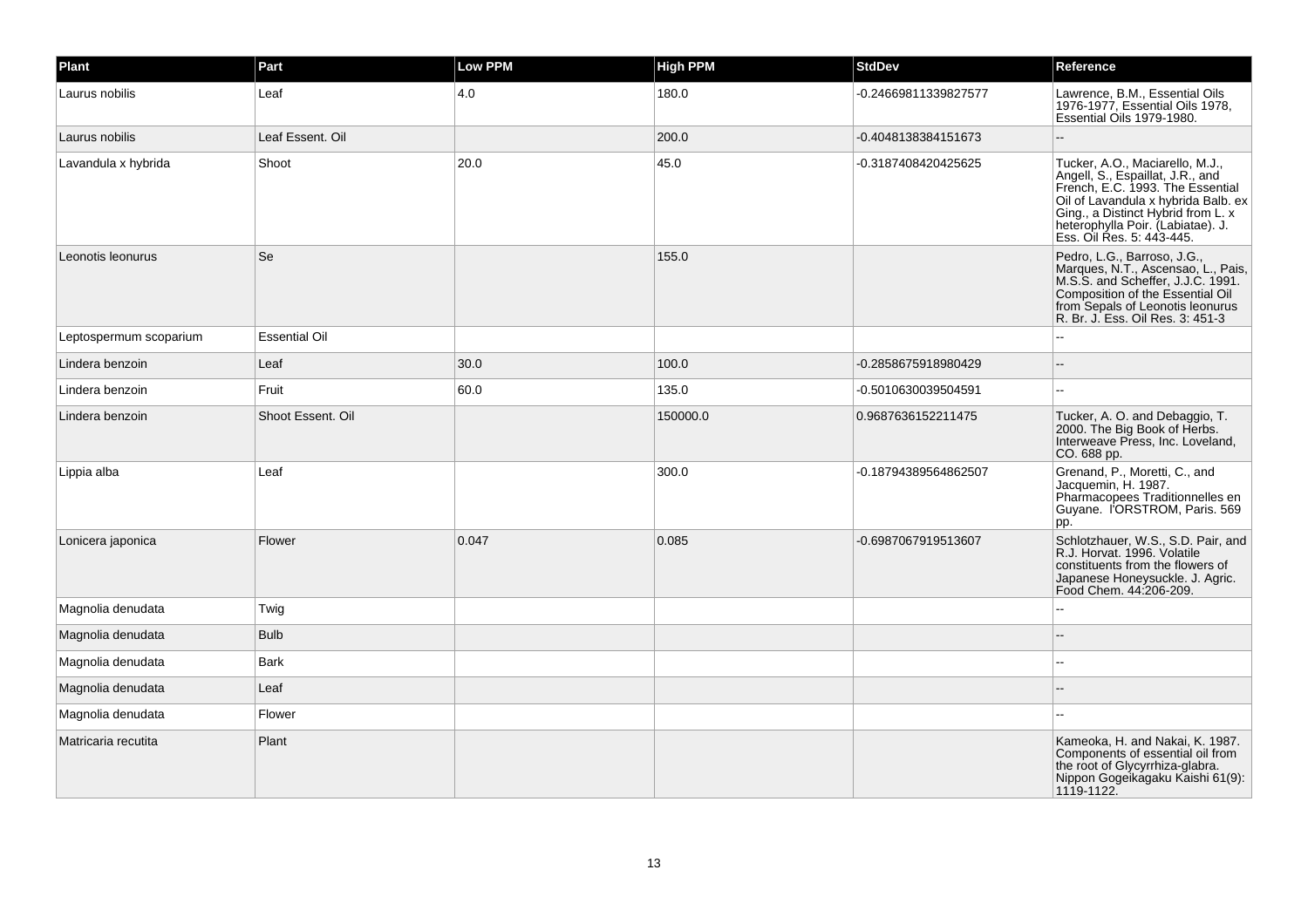| Plant                            | Part                 | <b>Low PPM</b> | <b>High PPM</b> | <b>StdDev</b>        | Reference                                                                                                                                                                                                           |
|----------------------------------|----------------------|----------------|-----------------|----------------------|---------------------------------------------------------------------------------------------------------------------------------------------------------------------------------------------------------------------|
| Melaleuca alternifolia           | <b>Essential Oil</b> |                | 4400.0          | -0.6585545633164767  |                                                                                                                                                                                                                     |
| Melaleuca alternifolia           | Root Essent, Oil     |                | 900.0           | -1.351320209582369   | $\mathbf{L}$                                                                                                                                                                                                        |
| Melia azedarach                  | Wood                 |                |                 |                      | $\sim$                                                                                                                                                                                                              |
| Melissa officinalis              | Shoot                | 1.0            | 870.0           | 1.3538170513191368   |                                                                                                                                                                                                                     |
| Mentha aquatica                  | Shoot                |                | 75.0            | -0.25792055501122796 | Umemoto, K., Arai, T., Nii, H. and<br>Furukawa, K. 1993. A New<br>Chemotype of Mentha aquatica<br>Containing Sesquiterpene<br>Alcohols as Major Components.<br>Nippon Nogeikagaku Kaishi<br>$ 67(10): 1417 - 1419.$ |
| Mentha arvensis var. piperascens | Leaf                 |                | 700.0           | 0.007903496850210601 |                                                                                                                                                                                                                     |
| Mentha pulegium                  | Plant                |                |                 |                      | Duke, J. A. Writeups or information<br>summaries on approximately<br>2,000 economic plants, USDA,<br>ARS, Beltsville, MD 20705.                                                                                     |
| Mentha aquatica                  | Shoot                |                | 75.0            | -0.25792055501122796 | Umemoto, K., Arai, T., Nii, H. and<br>Furukawa, K. 1993. A New<br>Chemotype of Mentha aquatica<br>Containing Sesquiterpene<br>Alcohols as Major Components.<br>Nippon Nogeikagaku Kaishi<br>67(10): 1417-1419.      |
| Mentha aquatica                  | Shoot                |                | 32.0            | -0.34509629975614076 | Umemoto, K., Arai, T., Nii, H. and<br>Furukawa, K. 1993. A New<br>Chemotype of Mentha aquatica<br>Containing Sesquiterpene<br>Alcohols as Major Components.<br>Nippon Nogeikagaku Kaishi<br>67(10): 1417-1419.      |
| Mentha spicata                   | <b>Essential Oil</b> |                |                 |                      | ă.                                                                                                                                                                                                                  |
| Mentha x piperita                | Leaf                 | 8.0            | 80.0            | -0.2956599615229847  | Duke, J. A. Writeups or information<br>summaries on approximately<br>2,000 economic plants, USDA,<br>ARS, Beltsville, MD 20705.                                                                                     |
| Mentha pulegium                  | <b>Essential Oil</b> |                |                 |                      |                                                                                                                                                                                                                     |
| Mentha longifolia                | Shoot                | 30.0           | 4155.0          | 8.013638481250267    |                                                                                                                                                                                                                     |
| Mentha aquatica                  | Shoot                |                | 115.0           | -0.1768268389694486  | Umemoto, K., Arai, T., Nii, H. and<br>Furukawa, K. 1993. A New<br>Chemotype of Mentha aquatica<br>Containing Sesquiterpene<br>Alcohols as Major Components.<br>Nippon Nogeikagaku Kaishi<br>67(10): 1417-1419.      |
| Mentha aquatica                  | Leaf                 | 70.0           | 850.0           | 0.08134626903727397  |                                                                                                                                                                                                                     |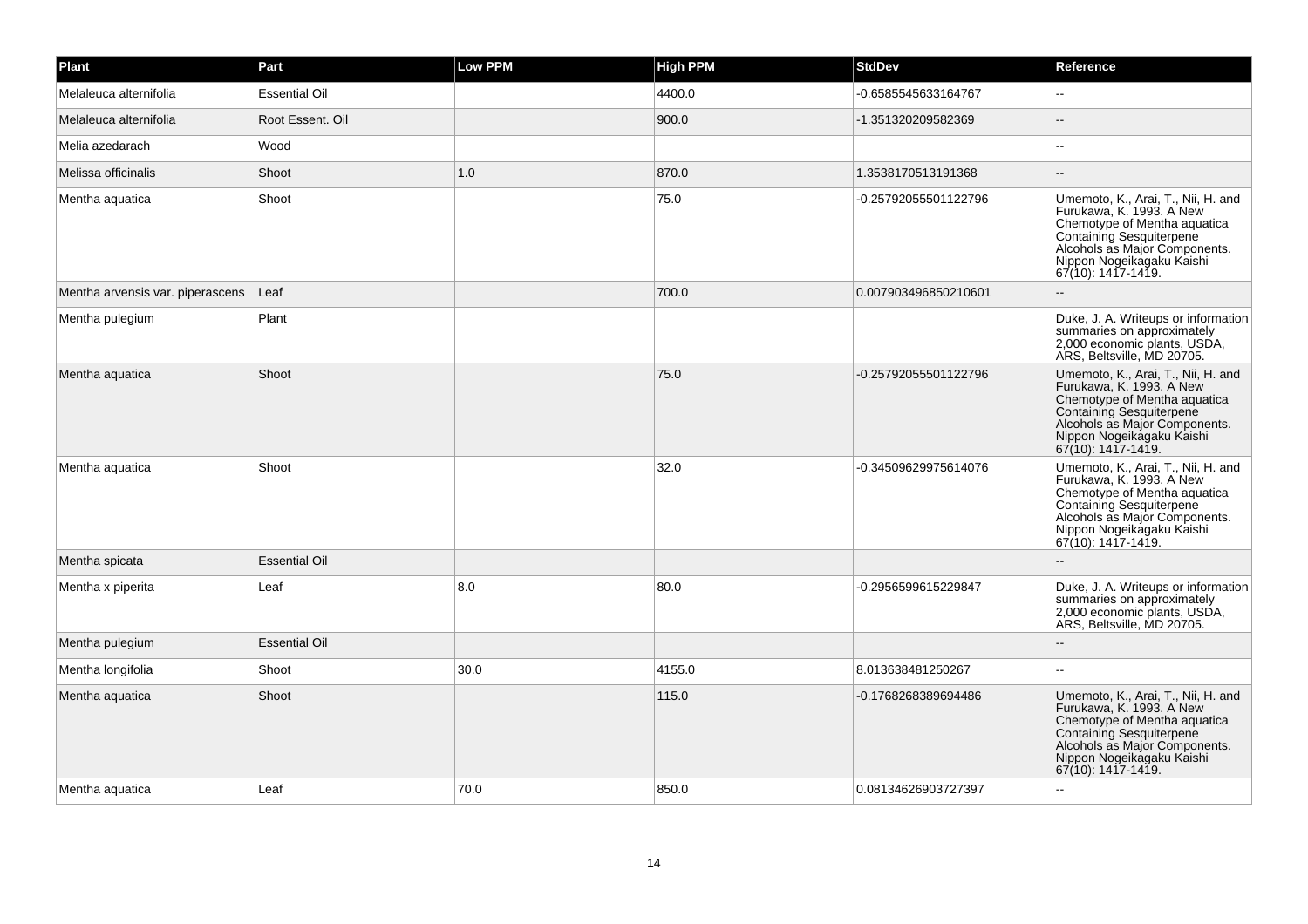| Plant                 | Part  | Low PPM | <b>High PPM</b> | <b>StdDev</b>        | Reference                                                                                                                                                                                                                                        |
|-----------------------|-------|---------|-----------------|----------------------|--------------------------------------------------------------------------------------------------------------------------------------------------------------------------------------------------------------------------------------------------|
| Mentha rotundifolia   | Leaf  |         | 600.0           | -0.04105835127449831 |                                                                                                                                                                                                                                                  |
| Mentha spicata        | Leaf  |         |                 |                      | Duke, J. A. Writeups or information<br>summaries on approximately<br>2,000 economic plants, USDA,<br>ARS, Beltsville, MD 20705.                                                                                                                  |
| Mentha aquatica       | Shoot |         | 32.0            | -0.34509629975614076 | Umemoto, K., Arai, T., Nii, H. and<br>Furukawa, K. 1993. A New<br>Chemotype of Mentha aquatica<br>Containing Sesquiterpene<br>Alcohols as Major Components.<br>Nippon Nogeikagaku Kaishi<br>67(10): 1417-1419.                                   |
| Micromeria fruticosa  | Shoot |         | 645.0           | 0.8976648985841279   | Fleisher, Z. and Fleisher, A. 1991.<br>The Essential Oil of Micromeria<br>fruticosa (L.) Druce subsp. barbata<br>(Boiss et. Ky.), P.H. Davis.<br>Aromatic Plants of the Holy Land<br>and the Sinai. Part VII. J. Ess. Oil<br>Res 3: 477-479.     |
| Micromeria myrtifolia | Shoot |         | 130.0           | -0.14641669545378133 | Ozek, T., Kirimer, N., and Baser,<br>K.H.C. 1992. Composition of the<br>Essential Oil of Micromeria<br>myrtifolia Boiss. et Hohen. J. Ess.<br>Oil Res., 4: 79-80.                                                                                |
| Micromeria fruticosa  | Shoot |         | 645.0           | 0.8976648985841279   | Fleisher, Z. and Fleisher, A. 1991.<br>The Essential Oil of Micromeria<br>fruticosa (L.) Druce subsp. barbata<br>(Boiss et. Ky.), P.H. Davis.<br>Aromatic Plants of the Holy Land<br>and the Sinai. Part VII. J. Ess. Oil<br>Res 3: 477-479.     |
| Micromeria juliana    | Leaf  |         | 365.0           | -0.15611869436756426 | Kirimer, N., Ozek, T., and Baser,<br>K.H.C. 1991. Composition of the<br>Essential Oil of Micromeria<br>congesta. J. Ess. Oil Res., 3: 387-<br>393.                                                                                               |
| Micromeria varia      | Shoot |         | 155.0           | -0.09573312292766925 |                                                                                                                                                                                                                                                  |
| Micromeria fruticosa  | Leaf  |         | 2640.0          | 0.9577633504695636   | Kirimer, N., Ozek, T., and Baser,<br>K.H.C. 1991. Composition of the<br><b>Essential Oil of Micromeria</b><br>congesta. J. Ess. Oil Res., 3: 387-<br>393.                                                                                        |
| Micromeria varia      | Shoot |         | 155.0           | -0.09573312292766925 | Pedro, L.G., et al. 1995.<br>Composition of the Essential oil of<br>Micromeria varia Benth. ssp.<br>thymoides (Sol. ex Lowe) Perez<br>var. thymoides, and endemic<br>species of the Madeira<br>Archipelago. flav. & Fragr. J. 10(3):<br>199-202. |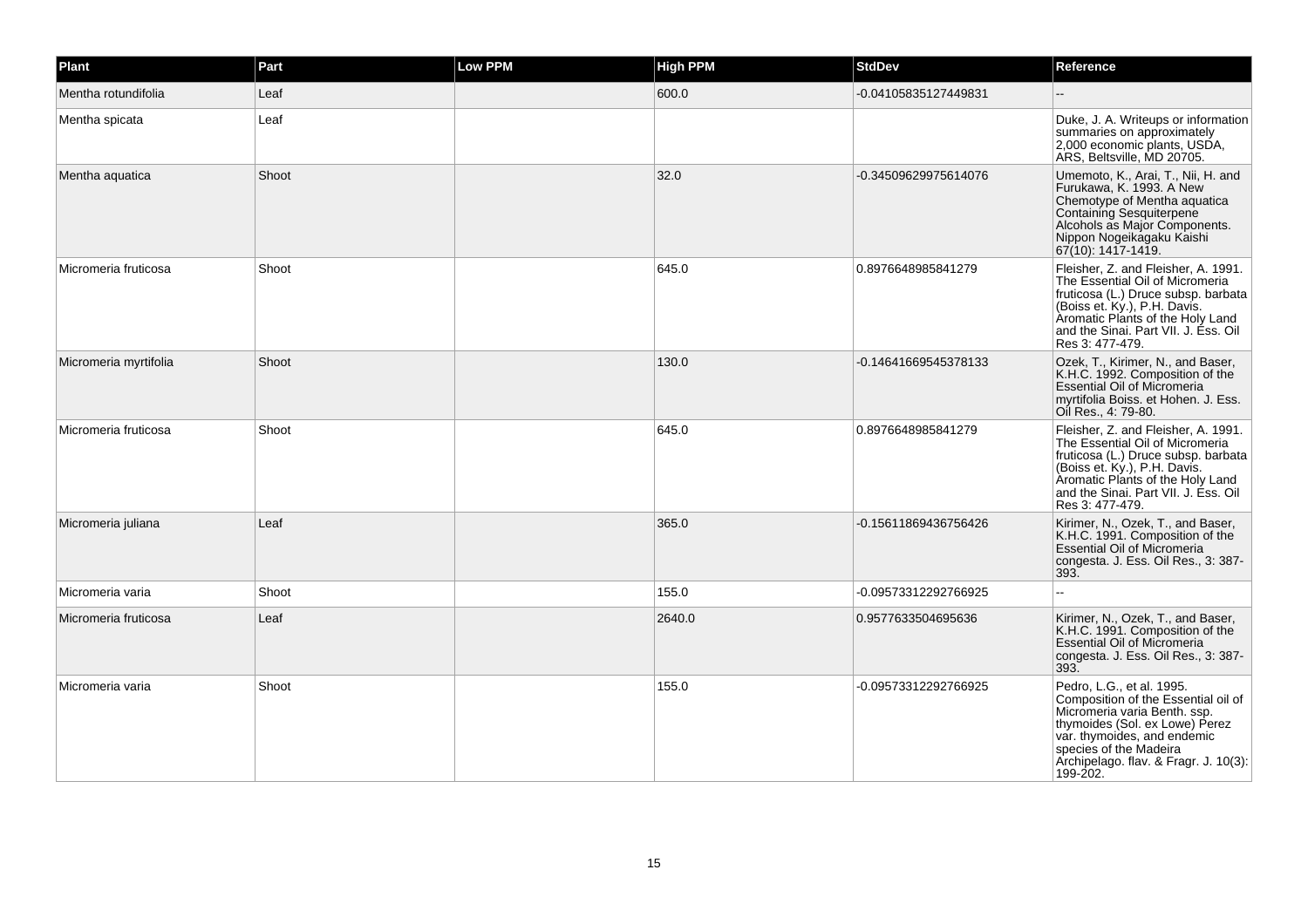| <b>Plant</b>         | Part             | Low PPM | <b>High PPM</b> | <b>StdDev</b>        | Reference                                                                                                                                                                                                                                    |
|----------------------|------------------|---------|-----------------|----------------------|----------------------------------------------------------------------------------------------------------------------------------------------------------------------------------------------------------------------------------------------|
| Minthostachys mollis | Shoot            | 11.0    | 32.0            | -0.34509629975614076 | Alkire, B.H., Tucker, A.O., and<br>Maciarello, M.J. 1994. Tipo<br>(Minthostachys mollis<br>(Lamiaceae): An Ecuadorian Mint.<br>Econ. Bot. 48(1): 60-64.                                                                                      |
| Monarda didyma       | Leaf             |         |                 |                      | Flavour and Fragrance Journal, 6:<br>80.                                                                                                                                                                                                     |
| Monarda didyma       | Flower           |         | 30.0            | -0.5961530809679855  | Flavour and Fragrance Journal, 6:<br>80.                                                                                                                                                                                                     |
| Monarda citriodora   | Leaf             |         | 50.0            | -0.31034851596039736 | Collins, J.E., Bishop, C.D., Deans,<br>S.G. and Svoboda, K.P. 1994.<br>Composition of the Essential Oil<br>from the Leaves and Flowers of<br>Monarda citriodora var. citriodora<br>grown in the United Kingdom. J.<br>Ess. Oil Res. 6: 27-9. |
| Monarda citriodora   | Flower           |         | 50.0            | -0.5275896773354433  | Collins, J.E., Bishop, C.D., Deans,<br>S.G. and Svoboda, K.P. 1994.<br>Composition of the Essential Oil<br>from the Leaves and Flowers of<br>Monarda citriodora var. citriodora<br>grown in the United Kingdom. J.<br>Ess. Oil Res. 6: 27-9. |
| Montanoa tomentosa   | Plant            |         |                 |                      |                                                                                                                                                                                                                                              |
| Murraya koenigii     | Leaf             | 23.0    | 7540.0          | 3.356893908580301    |                                                                                                                                                                                                                                              |
| Myrciaria dubia      | Fruit            |         |                 |                      | --                                                                                                                                                                                                                                           |
| Myristica fragrans   | Seed Essent. Oil |         |                 |                      |                                                                                                                                                                                                                                              |
| Myristica fragrans   | Seed             |         |                 |                      | $-1$                                                                                                                                                                                                                                         |
| Myrrhis odorata      | Leaf Essent. Oil |         | 17000.0         | -0.3047404096508881  |                                                                                                                                                                                                                                              |
| Myrtus communis      | Shoot            | 7.0     | 40.0            | -0.3288775565477849  |                                                                                                                                                                                                                                              |
| Nepeta cataria       | Plant            |         | 1800.0          | 1.4674777688994798   |                                                                                                                                                                                                                                              |
| Nepeta racemosa      | Shoot            |         | 240.0           | 0.0765910236611119   | Baser, K.H.C., Ozek, T., Akgul, A.<br>and Tumen, G. 1993. Composition<br>of the Essential Oil of Nepeta<br>racemosa Lam. J. Ess. Oil Res. 5:<br>215-7.                                                                                       |
| Nepeta racemosa      | Shoot            |         | 240.0           | 0.0765910236611119   | Baser, K.H.C., Ozek, T., Akgul, A.<br>and Tumen, G. 1993. Composition<br>of the Essential Oil of Nepeta<br>racemosa Lam. J. Ess. Oil Res. 5:<br>$215 - 7.$                                                                                   |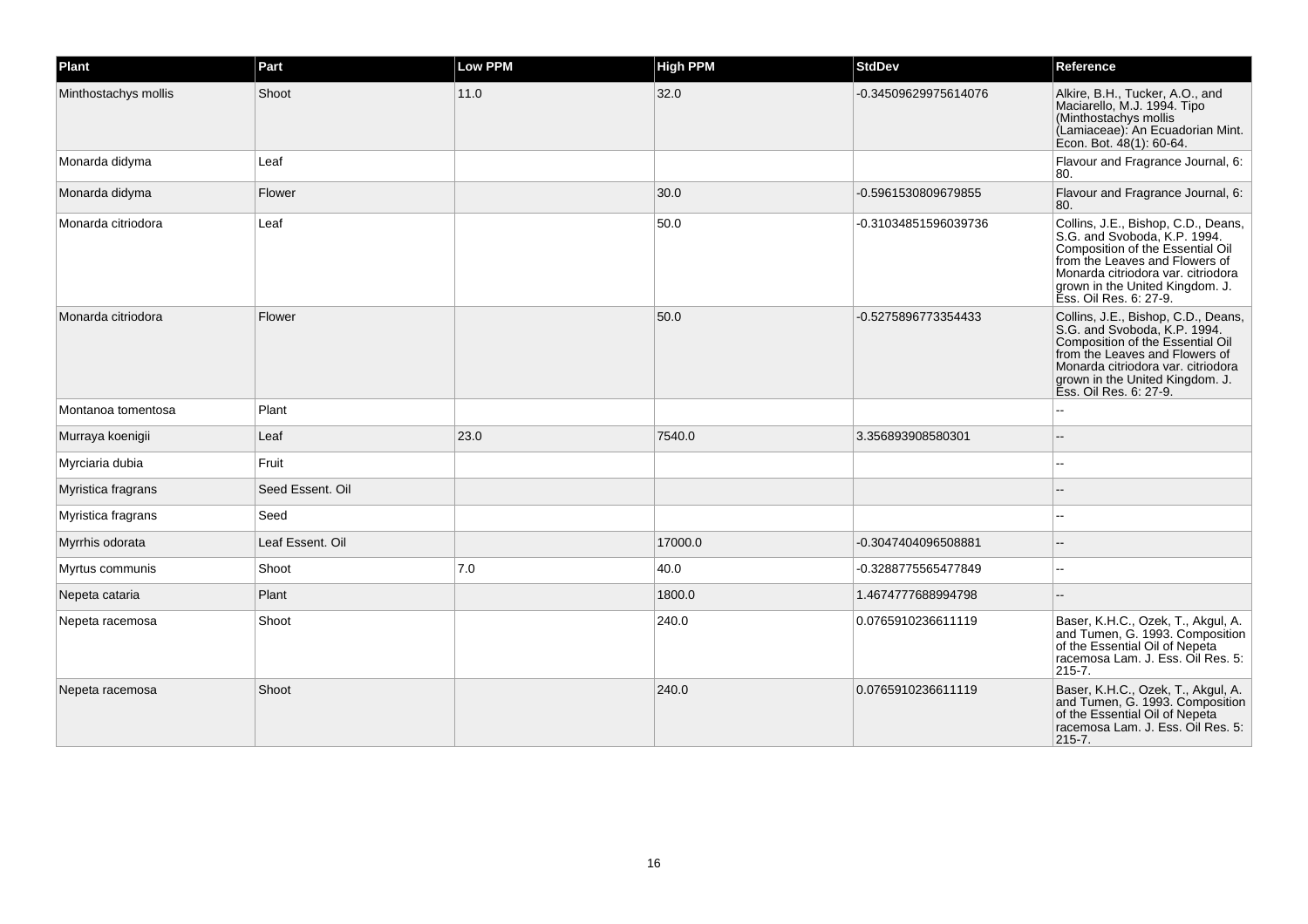| Plant                    | Part                 | Low PPM | <b>High PPM</b> | <b>StdDev</b>        | Reference                                                                                                                                                                                                                        |
|--------------------------|----------------------|---------|-----------------|----------------------|----------------------------------------------------------------------------------------------------------------------------------------------------------------------------------------------------------------------------------|
| Ocimum basilicum         | Plant                |         | 35.0            | -0.7823361395544459  | Die Nahrung. Pino, J., Rosado, A.,<br>Goire, I., Roncal, E., and Garcia, I.<br>1993. Analysis of the Essential Oil<br>from Cuban Basil. Die Nahrung<br>37:(5): 501-504.                                                          |
| Ocimum suave             | Shoot                |         | 110.0           | -0.18696355347467103 | J. Nat. Prod. 44: 308.                                                                                                                                                                                                           |
| Ocimum gratissimum       | Plant                |         |                 |                      | Lawrence, B.M., Essential Oils<br>1976-1977, Essential Oils 1978,<br>Essential Oils 1979-1980.                                                                                                                                   |
| Ocimum basilicum         | Shoot Essent. Oil    | 2300.0  | 13900.0         | -1.1154717314686748  |                                                                                                                                                                                                                                  |
| Ocimum basilicum         | Plant                |         | 35.0            | -0.7823361395544459  | Die Nahrung. Pino, J., Rosado, A.,<br>Goire, I., Roncal, E., and Garcia, I.<br>1993. Analysis of the Essential Oil<br>from Cuban Basil. Die Nahrung<br>37:(5): 501-504.                                                          |
| Ocimum kilimandscharicum | Leaf                 | 90.0    | 165.0           | -0.2540423906169821  | Charles, D.J., and Simon, J.E.<br>1992. Essential Oil Constituents of<br>Ocimum killimandscharicum<br>Guerke. J. Ess. Oil Res., 4: 125-<br>128.                                                                                  |
| Ocimum gratissimum       | Leaf                 | 115.0   | 215.0           | -0.22956146655462764 | Charles, D.J. and Simon, J.E.<br>1992. A New Geraniol Chemotype<br>of Ocimum gratissimum L. J. Ess.<br>Oil Res. 4: 231-234.                                                                                                      |
| Ocimum basilicum         | <b>Essential Oil</b> | 6800.0  | 37700.0         | -0.423331277266507   |                                                                                                                                                                                                                                  |
| Ocimum tenuiflorum       | Leaf                 | 30.0    | 3060.0          | 1.163403112593341    |                                                                                                                                                                                                                                  |
| Ocimum kilimandscharicum | Flower               | 25.0    | 945.0           | 2.540622635220822    | Charles, D.J., and Simon, J.E.<br>1992. Essential Oil Constituents of<br>Ocimum killimandscharicum<br>Guerke. J. Ess. Oil Res., 4: 125-<br>128.                                                                                  |
| Ocimum gratissimum       | Flower               | 145.0   | 220.0           | 0.055199253541165755 | Charles, D.J. and Simon, J.E.<br>1992. A New Geraniol Chemotype<br>of Ocimum gratissimum L. J. Ess.<br>Oil Res. 4: 231-234.                                                                                                      |
| Ocimum basilicum         | Leaf Essent, Oil     |         | 70000.0         | 0.01096743109356414  |                                                                                                                                                                                                                                  |
| Origanum vulgare         | Plant                |         |                 |                      |                                                                                                                                                                                                                                  |
| Origanum vulgare         | Shoot                |         | 360.0           | 0.31987217178644994  | Lagouri, V., Blekas, G., Tsimidou,<br>M., Kokkini, S., and Boskou, D.<br>1993. Composition and Antioxidant<br>Activity of Essential Oils from<br>Oregano Plants Grown Wild in<br>Greece. Z. Lebensm Unters<br>Forsch 197: 20-23. |
| Origanum vulgare         | <b>Essential Oil</b> |         | 74500.0         | -0.16338482301308704 |                                                                                                                                                                                                                                  |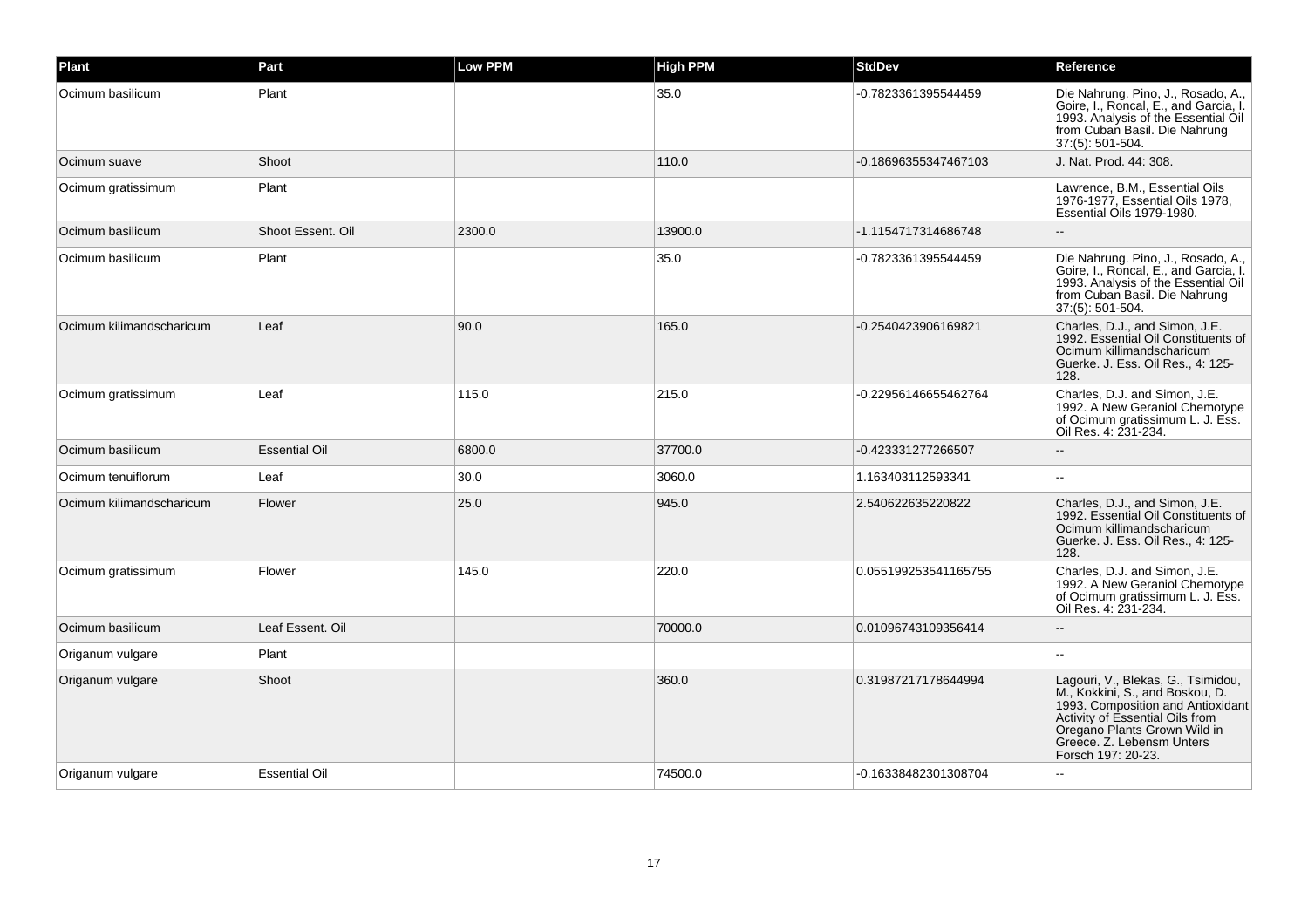| Plant                 | Part               | <b>Low PPM</b> | <b>High PPM</b> | <b>StdDev</b>         | Reference                                                                                                                                                                                                                        |
|-----------------------|--------------------|----------------|-----------------|-----------------------|----------------------------------------------------------------------------------------------------------------------------------------------------------------------------------------------------------------------------------|
| Origanum syriacum     | Shoot              |                | 200.0           | -0.004502692380667468 | Fleisher, A. & Fleisher, Z. 1991.<br><b>Chemical Composition of</b><br>Origanum syriacum L. Essential<br>Oil. J. Ess. Oil Res. 3: 121-123.                                                                                       |
| Origanum onites       | Shoot              |                | 365.0           | 0.33000888629167235   | Lagouri, V., Blekas, G., Tsimidou,<br>M., Kokkini, S., and Boskou, D.<br>1993. Composition and Antioxidant<br>Activity of Essential Oils from<br>Oregano Plants Grown Wild in<br>Greece. Z. Lebensm Unters<br>Forsch 197: 20-23. |
| Origanum vulgare      | Plant              |                | 1.0             | -0.8256753309920853   | Sezik, E., Tumen, G., Kirimer, N.,<br>Ozek, T., and Baser, K.H.C. 1993.<br><b>Essential Oil Composition of Four</b><br>Origanum vulgare Subspecies of<br>Anatolian Origin. J. Ess. Oil Res.,<br>5:425-431.                       |
| Origanum vulgare      | Plant              |                | 35.0            | -0.7823361395544459   | Sezik, E., Tumen, G., Kirimer, N.,<br>Ozek, T., and Baser, K.H.C. 1993.<br>Essential Oil Composition of Four<br>Origanum vulgare Subspecies of<br>Anatolian Origin. J. Ess. Oil Res.,<br>5: 425-431.                             |
| Origanum minutiflorum | Shoot              | 165.0          | 380.0           | 0.36041902980733964   | Baser, K.H.C., Tumen, G., Sezik,<br>E. 1991. The Essential Oil of<br>Origanum minutiflorum O.<br>Schwarz and P.H. Davis. J. Ess.<br>Oil Res. 3: 445-446.                                                                         |
| Origanum majorana     | Plant              | 35.0           | 750.0           | 0.12906156273708783   |                                                                                                                                                                                                                                  |
| Origanum vulgare      | Plant              |                | 720.0           | 0.09082109970387661   | Sezik, E., Tumen, G., Kirimer, N.,<br>Ozek, T., and Baser, K.H.C. 1993.<br>Essential Oil Composition of Four<br>Origanum vulgare Subspecies of<br>Anatolian Origin. J. Ess. Oil Res.,<br>5:425-431.                              |
| Origanum vulgare      | Shoot Essent, Oil  | 15000.0        | 90600.0         | 0.05911203848804346   | ÷÷.                                                                                                                                                                                                                              |
| Origanum syriacum     | Shoot              |                | 200.0           | -0.004502692380667468 | Fleisher, A. & Fleisher, Z. 1991.<br><b>Chemical Composition of</b><br>Origanum syriacum L. Essential<br>Oil. J. Ess. Oil Res. 3: 121-123.                                                                                       |
| Origanum syriacum     | Shoot              |                | 185.0           | -0.034912835896334725 | Fleisher, A. & Fleisher, Z. 1991.<br>Chemical Composition of<br>Origanum syriacum L. Essential<br>Oil. J. Ess. Oil Res. 3: 121-123.                                                                                              |
| Panax ginseng         | Shoot              |                |                 |                       |                                                                                                                                                                                                                                  |
| Panax ginseng         | Flower Essent, Oil |                |                 |                       |                                                                                                                                                                                                                                  |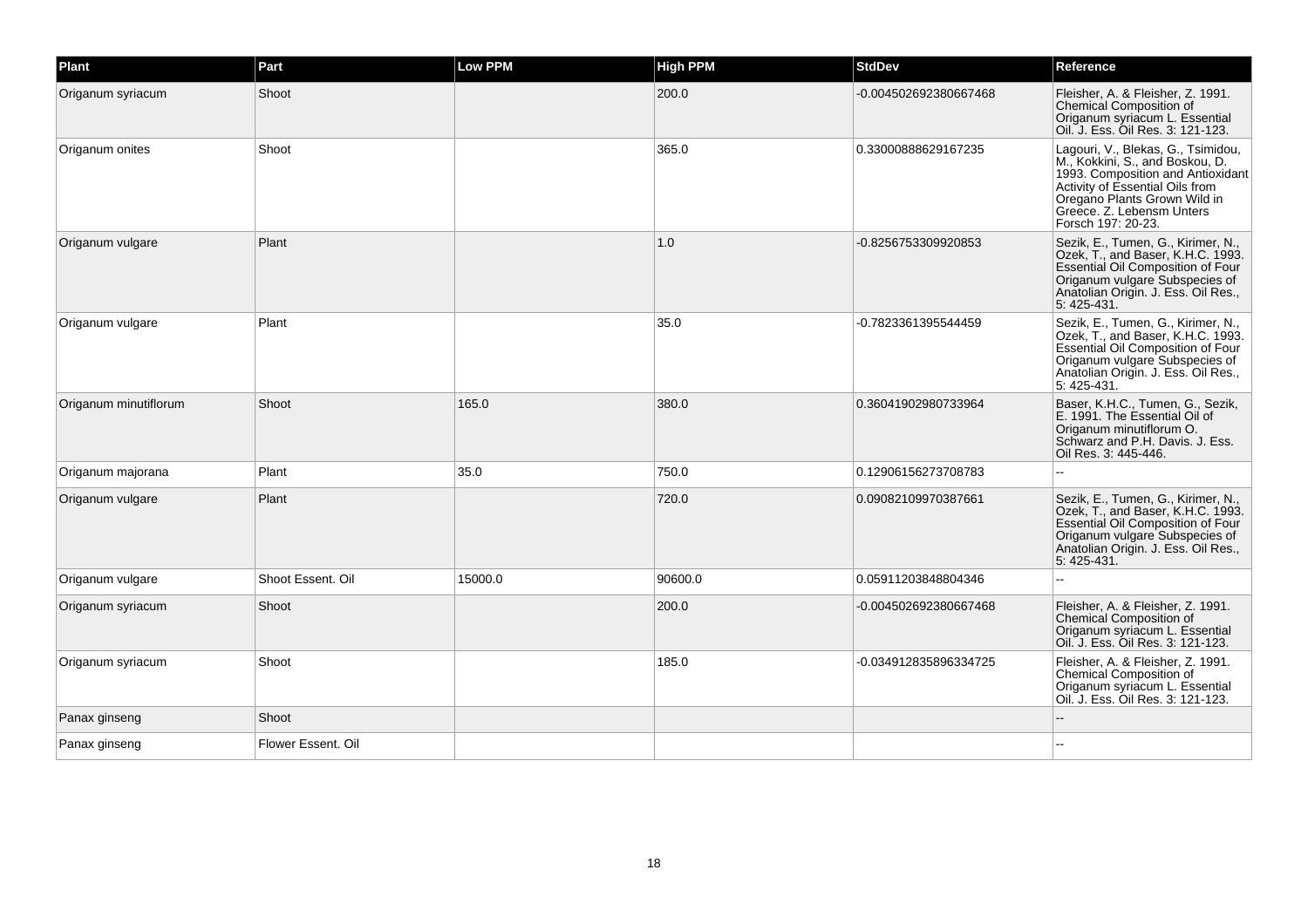| Plant                | Part                 | <b>Low PPM</b> | <b>High PPM</b> | <b>StdDev</b>        | Reference                                                                                                                                                                                                                                                  |
|----------------------|----------------------|----------------|-----------------|----------------------|------------------------------------------------------------------------------------------------------------------------------------------------------------------------------------------------------------------------------------------------------------|
| Pelargonium citrosum | Shoot                |                | 5.0             | -0.39983455808434193 | Matsuda, B. M., et al. 1996.<br>Essential Oil Analysis and Field<br>Evaluation of the Citrosa Plant<br>'Pelargonium citrosum' as a<br>Repellent Against Populations of<br>Aedes Mosquitoes. J. Am. Mosq.<br>Contr. Assoc. 12(1):69-74.                     |
| Perilla frutescens   | Shoot Essent. Oil    |                | 167000.0        | 1.2291016085622715   | Nguyen, X. D., La, D. M., Lu'u, D.<br>C., Leclercq, P. A. 1995. Essential<br>Oil Constituents from the Aerial<br>Parts of Perilla frutescens (L.)<br>Britton. J. Essent. Oil Res., 7(4):<br>429-432.                                                       |
| Perilla frutescens   | Leaf Essent. Oil     |                | 38000.0         | -0.1796486236955391  | Kang, R., Helms, R., Stout, M.J.,<br>Jaber, H., Chen, Z., and Nakatsu,<br>T. 1992. Antimicrobial Activity of<br>the Volatile Constituents of Perilla<br>frutescens and Its Synergistic<br>Effects with Polygodial. J. Agric.<br>Food Chem., 40: 2328-2330. |
| Perilla frutescens   | Plant                |                |                 |                      | Kang, R., Helms, R., Stout, M.J.,<br>Jaber, H., Chen, Z., and Nakatsu,<br>T. 1992. Antimicrobial Activity of<br>the Volatile Constituents of Perilla<br>frutescens and Its Synergistic<br>Effects with Polygodial. J. Agric.<br>Food Chem., 40: 2328-2330. |
| Petroselinum crispum | Seed                 | 6.6            | 770.0           | -0.2508424294303912  | $-$                                                                                                                                                                                                                                                        |
| Petroselinum crispum | Fruit Essent, Oil    | 11000.0        | 62100.0         | -0.1770999112945981  | $\overline{a}$                                                                                                                                                                                                                                             |
| Petroselinum crispum | Leaf                 |                | 2.46            | -0.33362497855888384 | --                                                                                                                                                                                                                                                         |
| Pimenta dioica       | Leaf Essent. Oil     |                |                 |                      | $\overline{a}$                                                                                                                                                                                                                                             |
| Pimenta racemosa     | Leaf                 | 0.0            | 110.0           | -0.280971407085572   |                                                                                                                                                                                                                                                            |
| Pimpinella anisum    | Seed Essent, Oil     |                |                 |                      |                                                                                                                                                                                                                                                            |
| Pimpinella anisum    | Seed                 |                |                 |                      | Newall, C. A., Anderson, L. A. and<br>Phillipson, J. D. 1996. Herbal<br>Medicine - A Guide for Health-care<br>Professionals. The Pharmaceutical<br>Press, London. 296pp.                                                                                   |
| Pimpinella anisum    | Plant                |                |                 |                      |                                                                                                                                                                                                                                                            |
| Pinus sylvestris     | <b>Essential Oil</b> |                |                 |                      |                                                                                                                                                                                                                                                            |
| Pinus sylvestris     | Leaf Essent. Oil     |                | 13900.0         | -0.3232063399585825  |                                                                                                                                                                                                                                                            |
| Pinus strobus        | Leaf Essent. Oil     |                |                 |                      |                                                                                                                                                                                                                                                            |
| Piper nigrum         | <b>Essential Oil</b> |                |                 |                      |                                                                                                                                                                                                                                                            |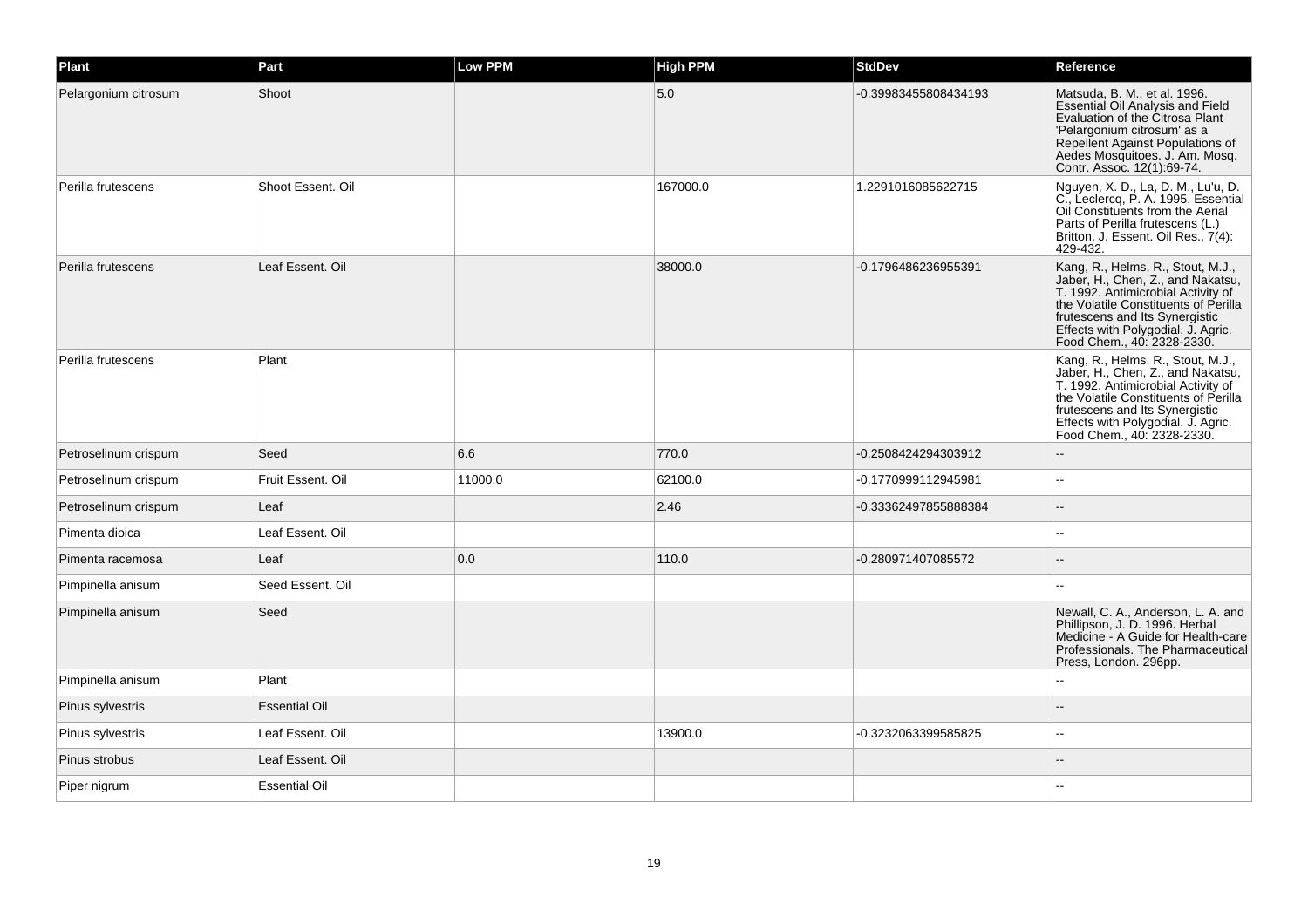| Plant                      | Part              | <b>Low PPM</b> | <b>High PPM</b> | StdDev               | Reference                                                                                                                                                                                                                          |
|----------------------------|-------------------|----------------|-----------------|----------------------|------------------------------------------------------------------------------------------------------------------------------------------------------------------------------------------------------------------------------------|
| Piper nigrum               | Seed              |                |                 |                      |                                                                                                                                                                                                                                    |
| Piper cubeba               | Fruit Essent. Oil |                | 34000.0         | -0.40802833391075616 |                                                                                                                                                                                                                                    |
| Piper nigrum               | Fruit Essent. Oil | 160000.0       | 352000.0        | 2.205325345517652    |                                                                                                                                                                                                                                    |
| Piper nigrum               | Fruit             |                |                 |                      | <b>Chemical Constituents of Oriental</b><br>Herbs (3 diff. books)                                                                                                                                                                  |
| Piper nigrum               | Leaf Essent. Oil  |                | 30000.0         | -0.22730263739281492 |                                                                                                                                                                                                                                    |
| Pistacia lentiscus         | Plant             |                |                 |                      | $\overline{a}$                                                                                                                                                                                                                     |
| Plectranthus coleoides     | Shoot             |                | 150.0           | -0.10586983743289166 | Buchbauer, G., Jorovetz, L.,<br>Wasicky, M. and Nikiforov, A.<br>1993. Volatile Constituents of the<br>Headspace and Essential Oil of<br>Plectranthus coleoides Marginatus<br>(Labiatae). J. Ess. Oil Res. 5: 311-<br>313.         |
| Plectranthus incanus       | Shoot             |                | 100.0           | -0.20723698248511585 | Shah, G.C., Bhandari, R. &<br>Mathela, C.S. 1992. 1,2-Epoxy-p-<br>Menthane Derivatives from some<br>Labiatae Species. J. Ess. Oil Res.<br>4:57-59.                                                                                 |
| Populus tacamahacca        | Plant             |                |                 |                      |                                                                                                                                                                                                                                    |
| Psidium guajava            | Fruit             |                |                 |                      |                                                                                                                                                                                                                                    |
| Ptychopetalum olacoides    | Root Essent. Oil  |                | 77000.0         | 0.31448110708963317  | Uber Bucek, E., Fournier, G.,<br>Dadoun, H. 1987. Volatile<br>Constituents of Ptychopetalum<br>olacoides Root Oil. Planta Med.<br>53, 2: 231.                                                                                      |
| Ravensara aromatica        | Leaf              |                | 300.0           | -0.18794389564862507 |                                                                                                                                                                                                                                    |
| Ravensara aromatica        | <b>Bark</b>       |                | 22.0            |                      |                                                                                                                                                                                                                                    |
| Rosmarinus x lavandulaceus | Shoot             | 29.0           | 240.0           | 0.0765910236611119   | Soriano Cano, M.C., Sotomayor<br>Sanchez, J.A., Sanchez Gomez,<br>P. and Garcia Vallejo, M.C. 1993.<br>Essential Oils of the Rosmarinus<br>eriocalyx-tomentosus Complex in<br>Southeast Spain. J. Ess. Oil Res.<br>$5: 243 - 246.$ |
| Rosmarinus officinalis     | Shoot             | 50.0           | 100.0           | -0.20723698248511585 | Soriano Cano, M.C., Sotomayor<br>Sanchez, J.A., Sanchez Gomez,<br>P. and Garcia Vallejo, M.C. 1993.<br>Essential Oils of the Rosmarinus<br>eriocalyx-tomentosus Complex in<br>Southeast Spain. J. Ess. Oil Res.<br>5: 243-246.     |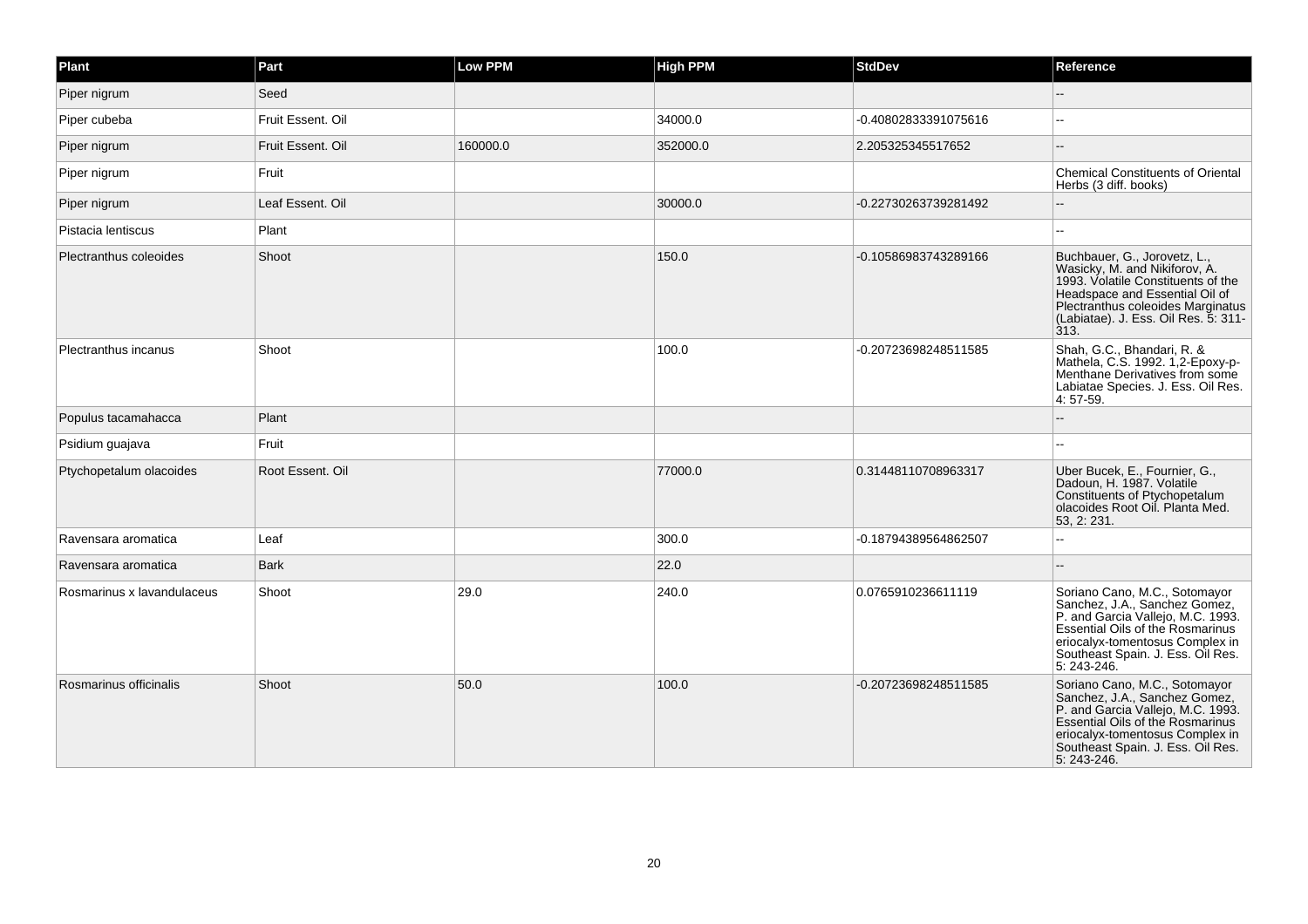| Plant                  | Part                 | Low PPM  | <b>High PPM</b> | <b>StdDev</b>        | Reference                                                                                                                                                                                                                             |
|------------------------|----------------------|----------|-----------------|----------------------|---------------------------------------------------------------------------------------------------------------------------------------------------------------------------------------------------------------------------------------|
| Rosmarinus officinalis | Leaf                 |          | 38.0            | -0.31622393773536245 | Soliman, F.M., El-Kashoury, M.M.,<br>Fathy, M.M. and Gonaid, M.H.<br>1994. Analysis and Biological<br>Activity of the Essential Oil of<br>Rosmarinus officinalis L. from<br>Egypt. Flavour and Fragrance J. 9:<br>$29 - 33$ .         |
| Rosmarinus officinalis | Resin, Exudate, Sap  |          |                 |                      |                                                                                                                                                                                                                                       |
| Rosmarinus eriocalyx   | Shoot                | 50.0     | 260.0           | 0.11713788168200157  | Soriano Cano, M.C., Sotomayor<br>Sanchez, J.A., Sanchez Gomez,<br>P. and Garcia Vallejo, M.C. 1993.<br><b>Essential Oils of the Rosmarinus</b><br>eriocalyx-tomentosus Complex in<br>Southeast Spain. J. Ess. Oil Res.<br>5: 243-246. |
| Rosmarinus tomentosus  | Shoot                | 55.0     | 355.0           | 0.30973545728122753  | Soriano Cano, M.C., Sotomayor<br>Sanchez, J.A., Sanchez Gomez,<br>P. and Garcia Vallejo, M.C. 1993.<br><b>Essential Oils of the Rosmarinus</b><br>eriocalyx-tomentosus Complex in<br>Southeast Spain. J. Ess. Oil Res.<br>5: 243-246. |
| Rosmarinus officinalis | Shoot                |          | 18.0            | -0.37347910037076365 | Tucker, A. O. and Maciarello, M. J.<br>1998. The essential oils of some<br>rosemary cultivars. Flavor and<br>Fragrance Journal, 1: 137-142.<br>1986.                                                                                  |
| Rosmarinus officinalis | Leaf                 |          | 38.0            | -0.31622393773536245 | Soliman, F.M., El-Kashoury, M.M.,<br>Fathy, M.M. and Gonaid, M.H.<br>1994. Analysis and Biological<br>Activity of the Essential Oil of<br>Rosmarinus officinalis L. from<br>Egypt. Flavour and Fragrance J. 9:<br>$29 - 33$ .         |
| Rosmarinus officinalis | <b>Essential Oil</b> | 145000.0 | 153000.0        | 0.3911205209785834   |                                                                                                                                                                                                                                       |
| Rosmarinus officinalis | Shoot                | 31.0     | 150.0           | -0.10586983743289166 | Soriano Cano, M.C., Sotomayor<br>Sanchez, J.A., Sanchez Gomez,<br>P. and Garcia Vallejo, M.C. 1993.<br><b>Essential Oils of the Rosmarinus</b><br>eriocalyx-tomentosus Complex in<br>Southeast Spain. J. Ess. Oil Res.<br>5: 243-246. |
| Rosmarinus eriocalyx   | Shoot                | 50.0     | 260.0           | 0.11713788168200157  | Soriano Cano, M.C., Sotomayor<br>Sanchez, J.A., Sanchez Gomez,<br>P. and Garcia Vallejo, M.C. 1993.<br>Essential Oils of the Rosmarinus<br>eriocalyx-tomentosus Complex in<br>Southeast Spain. J. Ess. Oil Res.<br>5: 243-246.        |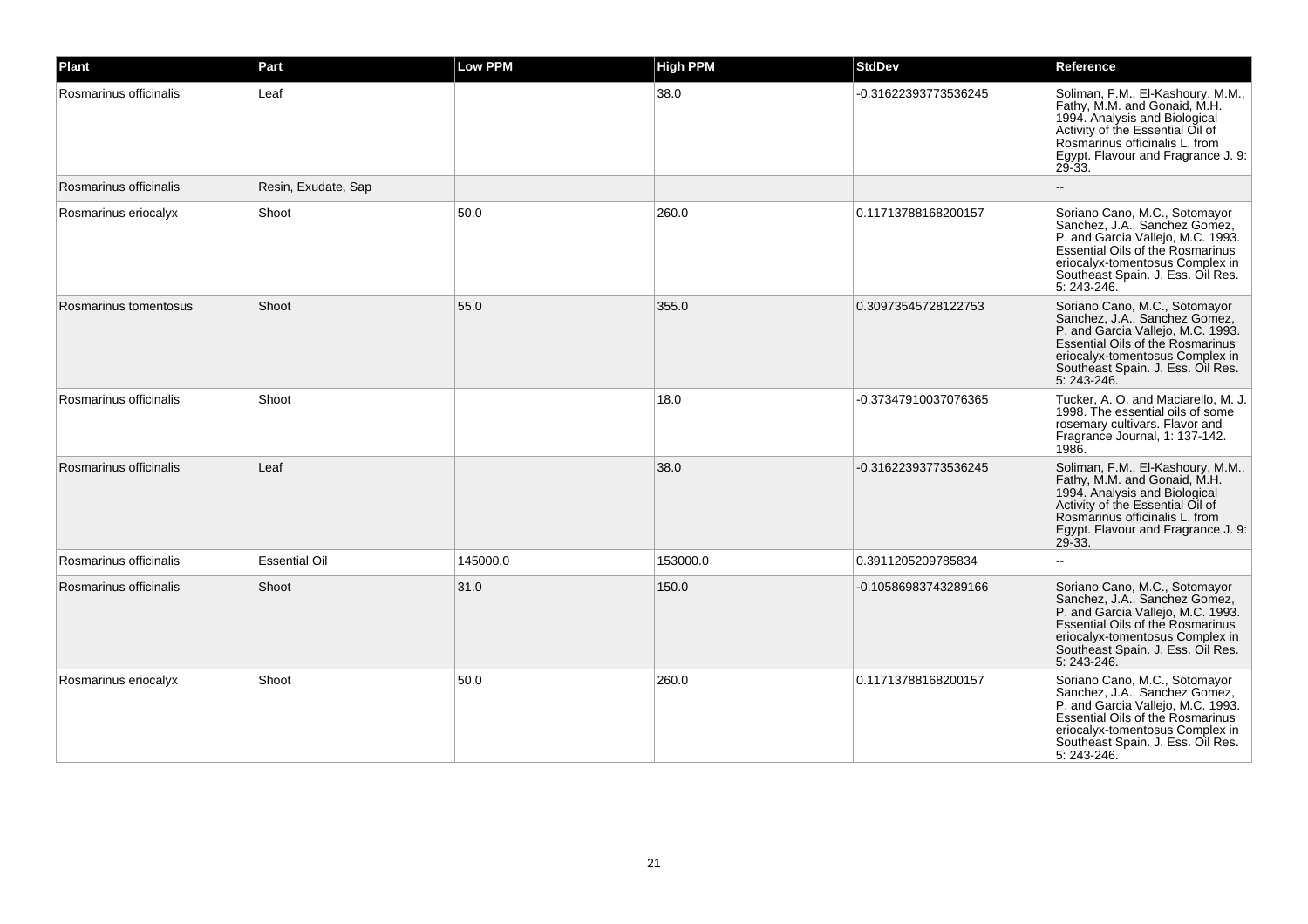| Plant                     | Part                 | Low PPM | <b>High PPM</b> | <b>StdDev</b>        | Reference                                                                                                                                                                                                                                                                                   |
|---------------------------|----------------------|---------|-----------------|----------------------|---------------------------------------------------------------------------------------------------------------------------------------------------------------------------------------------------------------------------------------------------------------------------------------------|
| Rosmarinus x mendizabalii | Shoot                | 8.0     | 65.0            | -0.2781939840216728  | Soriano Cano, M.C., Sotomayor<br>Sanchez, J.A., Sanchez Gomez,<br>P. and Garcia Vallejo, M.C. 1993.<br><b>Essential Oils of the Rosmarinus</b><br>eriocalyx-tomentosus Complex in<br>Southeast Spain. J. Ess. Oil Res.<br>5: 243-246.                                                       |
| Rosmarinus officinalis    | Plant                | 12.0    | 2075.0          | 1.8180153467039157   |                                                                                                                                                                                                                                                                                             |
| Rosmarinus officinalis    | Shoot Essent, Oil    |         | 12200.0         | -1.1415055308027873  |                                                                                                                                                                                                                                                                                             |
| Rosmarinus officinalis    | Shoot                | 12.0    | 90.0            | -0.2275104114955607  | Soriano Cano, M.C., Sotomayor<br>Sanchez, J.A., Sanchez Gomez,<br>P. and Garcia Vallejo, M.C. 1993.<br><b>Essential Oils of the Rosmarinus</b><br>eriocalyx-tomentosus Complex in<br>Southeast Spain. J. Ess. Oil Res.<br>5: 243-246.                                                       |
| Salvia officinalis        | Et                   |         | 41000.0         |                      |                                                                                                                                                                                                                                                                                             |
| Salvia dorisiana          | Shoot                | 90.0    | 115.0           | -0.1768268389694486  | Tucker, A.O. & Maciarello, M.J.<br>1994. The Essential Oil of Salvia<br>dorisiana Standley. J. Ess. Oil<br>Res. 6: 97-8.                                                                                                                                                                    |
| Salvia officinalis        | Leaf                 | 500.0   | 760.0           | 0.03728060572503595  | Lawrence, B.M., Essential Oils<br>1976-1977, Essential Oils 1978,<br>Essential Oils 1979-1980.                                                                                                                                                                                              |
| Salvia officinalis        | <b>Essential Oil</b> | 18900.0 | 66000.0         | -0.22342680293575198 | $\overline{a}$                                                                                                                                                                                                                                                                              |
| Salvia canariensis        | Leaf                 |         | 2105.0          | 0.6958174630023709   | Casnigueral, S., Iglesias, J., Vila, R.,<br>Virgili, A. and Ibanez, C. 1994. The<br>Essential Oil from Leaves of Salvia<br>canariensis L. Flav. & Frag. J.<br>9:201-204. S. Canigueral, Facultat<br>de Farmacia, Universitat de<br>Barcelona, Ave.Diagonal 643,E-<br>08028, Barcelone Spain |
| Salvia triloba            | Plant                | 500.0   | 2280.0          | 2.079325177430859    | $\overline{a}$                                                                                                                                                                                                                                                                              |
| Salvia officinalis        | Leaf Essent. Oil     |         | 11000.0         | -0.34048091992384494 |                                                                                                                                                                                                                                                                                             |
| Salvia gilliesii          | Shoot                |         | 720.0           | 1.0497156161624641   | Velasco-Negueruela, A. et al.<br>1993. The Essential Oil of Salvia<br>gilliesii Benth. J. Ess. Oil Res. 5:<br>319-320.                                                                                                                                                                      |
| Salvia sclarea            | Plant                | 1.0     | 30.0            | -0.7887095500599811  | Flavour and Fragrance Journal, 6:<br>153.                                                                                                                                                                                                                                                   |
| Sambucus nigra            | Flower Essent. Oil   |         |                 |                      |                                                                                                                                                                                                                                                                                             |
| Sassafras albidum         | Leaf                 | 30.0    | 90.0            | -0.2907637767105138  |                                                                                                                                                                                                                                                                                             |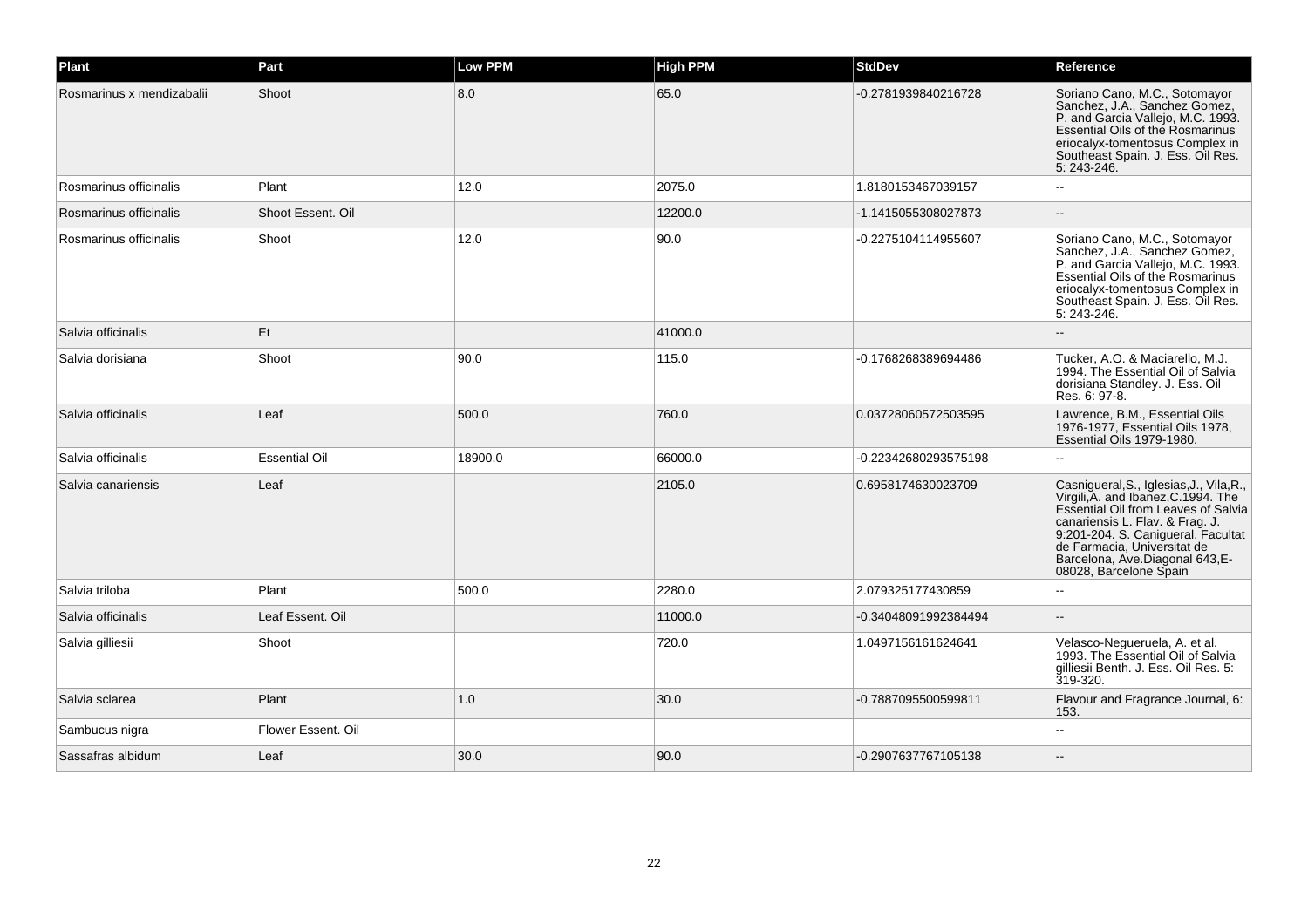| Plant               | Part  | <b>Low PPM</b> | <b>High PPM</b> | <b>StdDev</b>        | Reference                                                                                                                                                                                                                        |
|---------------------|-------|----------------|-----------------|----------------------|----------------------------------------------------------------------------------------------------------------------------------------------------------------------------------------------------------------------------------|
| Satureja cuneifolia | Shoot |                | 5.0             | -0.39983455808434193 | Tumen, G. 1991. The Volatile<br>Constituents of Satureja cuneifolia.<br>J. Ess. Oil Res., 3: 365-366.                                                                                                                            |
| Satureja hortensis  | Plant |                |                 |                      | List, P.H. and Horhammer, L.,<br>Hager's Handbuch der<br>Pharmazeutischen Praxis, Vols. 2-<br>6, Springer-Verlag, Berlin, 1969-<br>1979.                                                                                         |
| Satureja obovata    | Leaf  |                | 985.0           | 0.147444764005631    | Arrebola, M.L., Navaro, M.C.,<br>Jimenez, J. and Ocana, F.A. 1994.<br>Variations in Yield and<br>Composition of the Essential Oil of<br>Satureja obovata. Phytochemistry<br>35(1): 83.                                           |
| Satureja thymbra    | Shoot |                | 1590.0          | 2.813503940071165    | Lagouri, V., Blekas, G., Tsimidou,<br>M., Kokkini, S., and Boskou, D.<br>1993. Composition and Antioxidant<br>Activity of Essential Oils from<br>Oregano Plants Grown Wild in<br>Greece. Z. Lebensm Unters<br>Forsch 197: 20-23. |
| Satureja cilicica   | Shoot |                | 55.0            | -0.29846741303211766 | Tumen, G. Baser, K.H.C. and<br>Kirimer, N. 1993. The Essential Oil<br>of Satureja cilicica P.H. Davis. J.<br>Ess. Oil Res. 5: 547-548.                                                                                           |
| Satureja obovata    | Leaf  |                |                 |                      | Arrebola, M.L., Navaro, M.C.,<br>Jimenez, J. and Ocana, F.A. 1994.<br>Variations in Yield and<br>Composition of the Essential Oil of<br>Satureja obovata. Phytochemistry<br>35(1): 83.                                           |
| Satureja subspicata | Plant |                | 65.0            | -0.7440956765212348  | Stanic, G., Petricic, J., and<br>Blazevic, N. 1991, Gas<br>Chromatographic Investigations of<br>Essential Oils of Satureja montana<br>and Satureja subspicata from<br>Yugoslavia. J. Ess. Oil Res., 3:<br>153-158.               |
| Satureja montana    | Plant | 20.0           | 1050.0          | 0.5114661930691998   | J. Ethnopharmacology, 39: 167.                                                                                                                                                                                                   |
| Satureja obovata    | Leaf  |                | 95.0            | -0.28831568430427834 | Arrebola, M.L., Navaro, M.C.,<br>Jimenez, J. and Ocana, F.A. 1994.<br>Variations in Yield and<br>Composition of the Essential Oil of<br>Satureja obovata. Phytochemistry<br>35(1): 83.                                           |
| Satureja obovata    | Leaf  |                | 95.0            | -0.28831568430427834 | Arrebola, M.L., Navaro, M.C.,<br>Jimenez, J. and Ocana, F.A. 1994.<br>Variations in Yield and<br>Composition of the Essential Oil of<br>Satureja obovata. Phytochemistry<br>35(1): 83.                                           |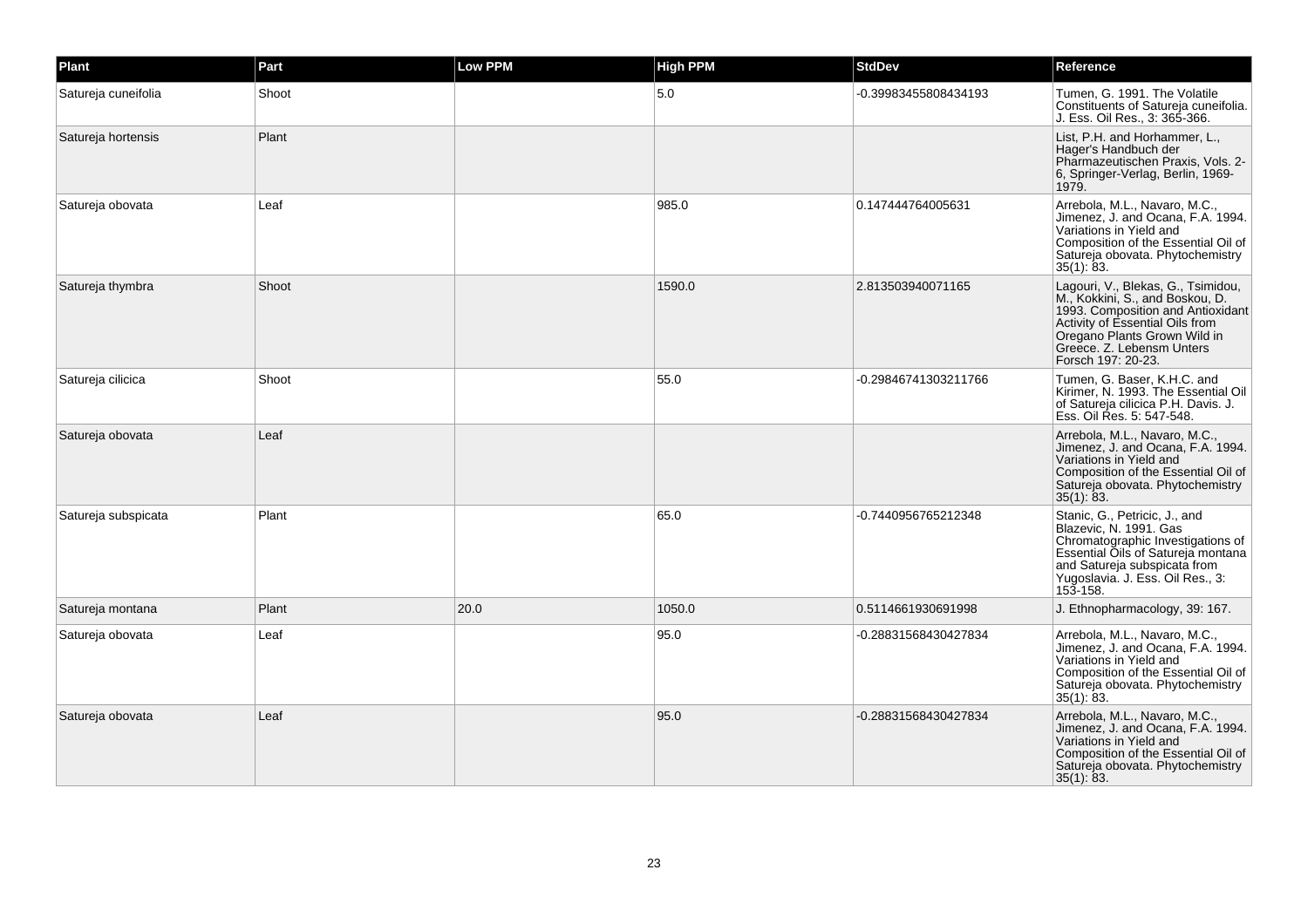| Plant                      | Part                 | Low PPM | <b>High PPM</b> | <b>StdDev</b>        | Reference                                                                                                                                                                                     |
|----------------------------|----------------------|---------|-----------------|----------------------|-----------------------------------------------------------------------------------------------------------------------------------------------------------------------------------------------|
| Sideritis mugronensis      | Leaf                 | 20.0    | 65.0            | -0.303004238741691   | Manez, S., Jimenez, A., and Villar,<br>A. 1991. Volatiles of Sideritis<br>mugronensis Flower and Leaf. J.<br>Ess. Oil Res., 3: 395-397.                                                       |
| Sideritis athoa            | Shoot                |         | 7.0             | -0.395779872282253   | Ozek, T., Baser, K.H.C. and<br>Tumen, G. 1993. The Essential Oil<br>of Sideritis athoa Papanikolaou Et<br>Kokkini, J. Ess. Oil Res. 5: 669-<br>670.                                           |
| Sideritis scardica         | Shoot                |         | 105.0           | -0.19710026797989344 | Menkovic, N., et al. 1991. The<br>Essential Oil of Sideritis scardica.<br>Pl. Med. 57. Suppl. 2. pp. A137-<br>A132.                                                                           |
| Sideritis mugronensis      | Flower               | 15.0    | 20.0            | -0.6304347827842566  | Manez, S., Jimenez, A., and Villar,<br>A. 1991. Volatiles of Sideritis<br>mugronensis Flower and Leaf. J.<br>Ess. Oil Res., 3: 395-397.                                                       |
| Sideritis pauli            | Shoot                |         | 13.0            | -0.38361581487598606 | Burzaco, A., Velasco-Negueruela,<br>A. and Perez-Alonso, M.J. 1992.<br><b>Essential Oil Analysis of Sideritis</b><br>pauli Pau. FFJ7: 47-8. 1992.                                             |
| Sideritis germanicolpitana | Plant                | 23.0    | 47.0            | -0.7670399543411615  | J. Essential Oil, 4: 533.                                                                                                                                                                     |
| Stevia rebaudiana          | Flower               |         | 150.0           | -0.18477265917273208 | Kinghorn, A. D. (Ed.) 2002.<br>Medicinal and Aromatic Plants -<br>Industrial Profiles, Stevia, The<br>genus Stevia. Taylor & Francis.<br>New York, NY. 211 pp.                                |
| Stevia rebaudiana          | Leaf                 |         | 13.0            | -0.3284643997665397  | Kinghorn, A. D. (Ed.) 2002.<br>Medicinal and Aromatic Plants -<br>Industrial Profiles, Stevia, The<br>genus Stevia. Taylor & Francis.<br>New York, NY. 211 pp.                                |
| Syzygium aromaticum        | <b>Essential Oil</b> |         | 495000.0        | 2.8069272425728666   |                                                                                                                                                                                               |
| Syzygium aromaticum        | Leaf                 | 2295.0  | 14520.0         | 6.774430907684983    | Charalambous, G. (Ed.). 1994.<br>Spices, Herbs and Edible Fungi.<br>Elsevier Science B. V. Amsterdam.<br>764 pp.                                                                              |
| Syzygium aromaticum        | Flower               |         |                 |                      |                                                                                                                                                                                               |
| Syzygium aromaticum        | Fruit                | 2230.0  | 69365.0         | 1.9999529994158691   |                                                                                                                                                                                               |
| Tagetes lucida             | Shoot                |         | 80.0            | -0.24778384050600555 | Bicchi, C., Fresia, M., Rubiolo, P.,<br>Monti, D., Franz, C., Goehler, I.<br>1997. Constituents of Tagetes<br>lucida Cav. ssp. lucida essential<br>oil. Flavor & Fragrance, 12(1): 47-<br>52. |
| Tagetes minuta             | Fruit Essent, Oil    |         | 5800.0          | -0.6397785658600676  |                                                                                                                                                                                               |
| Tagetes lucida             | Leaf                 |         | 280.0           | -0.19773626527356686 | Tramil                                                                                                                                                                                        |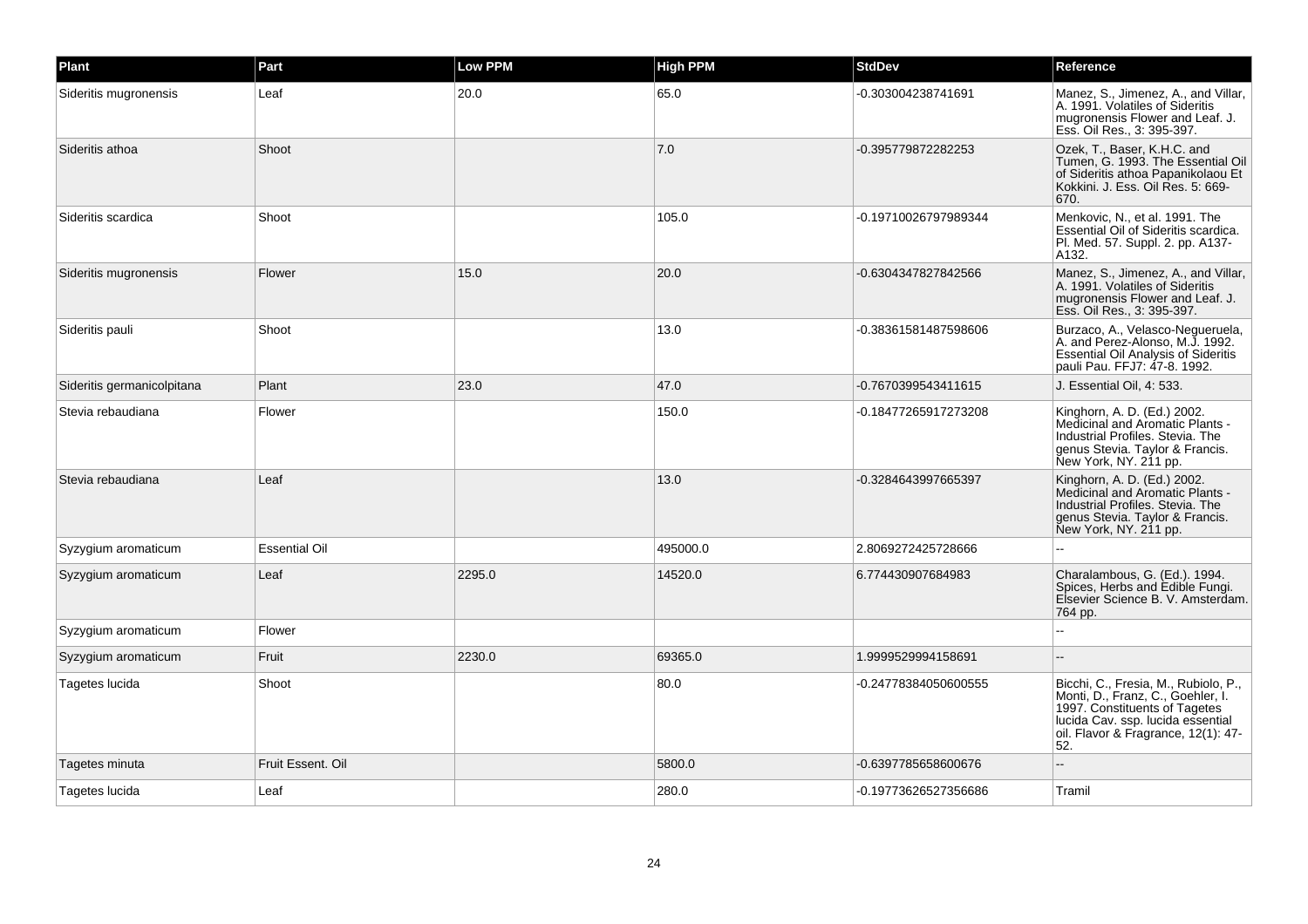| Plant                     | Part                 | <b>Low PPM</b> | <b>High PPM</b> | <b>StdDev</b>        | Reference                                                                                                                                                                                                                                                           |
|---------------------------|----------------------|----------------|-----------------|----------------------|---------------------------------------------------------------------------------------------------------------------------------------------------------------------------------------------------------------------------------------------------------------------|
| Tagetes filifolia         | <b>Essential Oil</b> |                | 2700.0          | -0.6705629593010096  | Hussain, R.A., et. al. 1990.<br>Sweetening Agents of Plant Origin:<br>Phenylpropanoid Constituents of<br>Seven Sweet-Tasting Plants.<br>Econ. Bot. 44 2: 174-182. Program<br>Collab. Res. Pharm. Sci. Coll.<br>Pharmacy Univ. Illinois at Chicago<br>IL 60680, USA. |
| Tamarindus indica         | Fruit Essent, Oil    |                | 5000.0          | -0.6463530405252964  |                                                                                                                                                                                                                                                                     |
| Tanacetum parthenium      | <b>Essential Oil</b> |                |                 |                      |                                                                                                                                                                                                                                                                     |
| Tanacetum parthenium      | Shoot                |                | 8.0             | -0.39375252938120847 | Hendriks, H., Bos, R., and<br>Woerdenbag, H. J. 1996. The<br><b>Essential Oil of Tanacetum</b><br>parthenium (L.) Schultz-Bip. Flavor<br>and Fragrance Journal 11(6): 367-<br>71.                                                                                   |
| Teucrium asiaticum        | Shoot                |                | 0.15            | -0.40966717115440776 | Velasco-Negueruela, A. and<br>Perez-Alonso, M.J. 1990. The<br>Volatiles of Six Teucrium Species<br>from the Iberian Peninsula and the<br>Balearic Islands. Phytochemistry<br>29(4): 1165-9.                                                                         |
| Teucrium pseudoscorodonia | Shoot                |                | 19.84           | -0.36974878943284184 | Velasco-Negueruela, A. and<br>Perez-Alonso, M.J. 1990. The<br>Volatiles of Six Teucrium Species<br>from the Iberian Peninsula and the<br>Balearic Islands. Phytochemistry<br>29(4): 1165-9.                                                                         |
| Teucrium gnaphalodes      | Shoot                |                | 60.0            | -0.28833069852689525 | Perez-Alonso, M.J. Velasco-<br>Nequeruela, A. and Lopez-Saez,<br>J.A. 1993. The Essential Oils of<br>Two Iberian Teucrium Species. J.<br>Ess. Oil Res. 5: 397-402.                                                                                                  |
| Teucrium polium           | Shoot                |                | 4.0             | -0.40186190098538643 | Perez-Alonso, M.J. Velasco-<br>Negueruela, A. and Lopez-Saez,<br>J.A. 1993. The Essential Oils of<br>Two Iberian Teucrium Species. J.<br>Ess. Oil Res. 5: 397-402.                                                                                                  |
| Teucrium chamaedrys       | Plant                |                | 420.0           | -0.29158353062823544 | List, P.H. and Horhammer, L.,<br>Hager's Handbuch der<br>Pharmazeutischen Praxis, Vols. 2-<br>6, Springer-Verlag, Berlin, 1969-<br>1979.                                                                                                                            |
| Teucrium arduini          | Shoot                |                | 120.0           | -0.16669012446422618 | Blazevic, N., Kalodera, Z., Petricic,<br>J., and Plazibat, M. 1992.<br>Essential Oil Content and<br>Composition of Teucrium arduini L.<br>J. Ess. Oil Res. 4: 223-225.                                                                                              |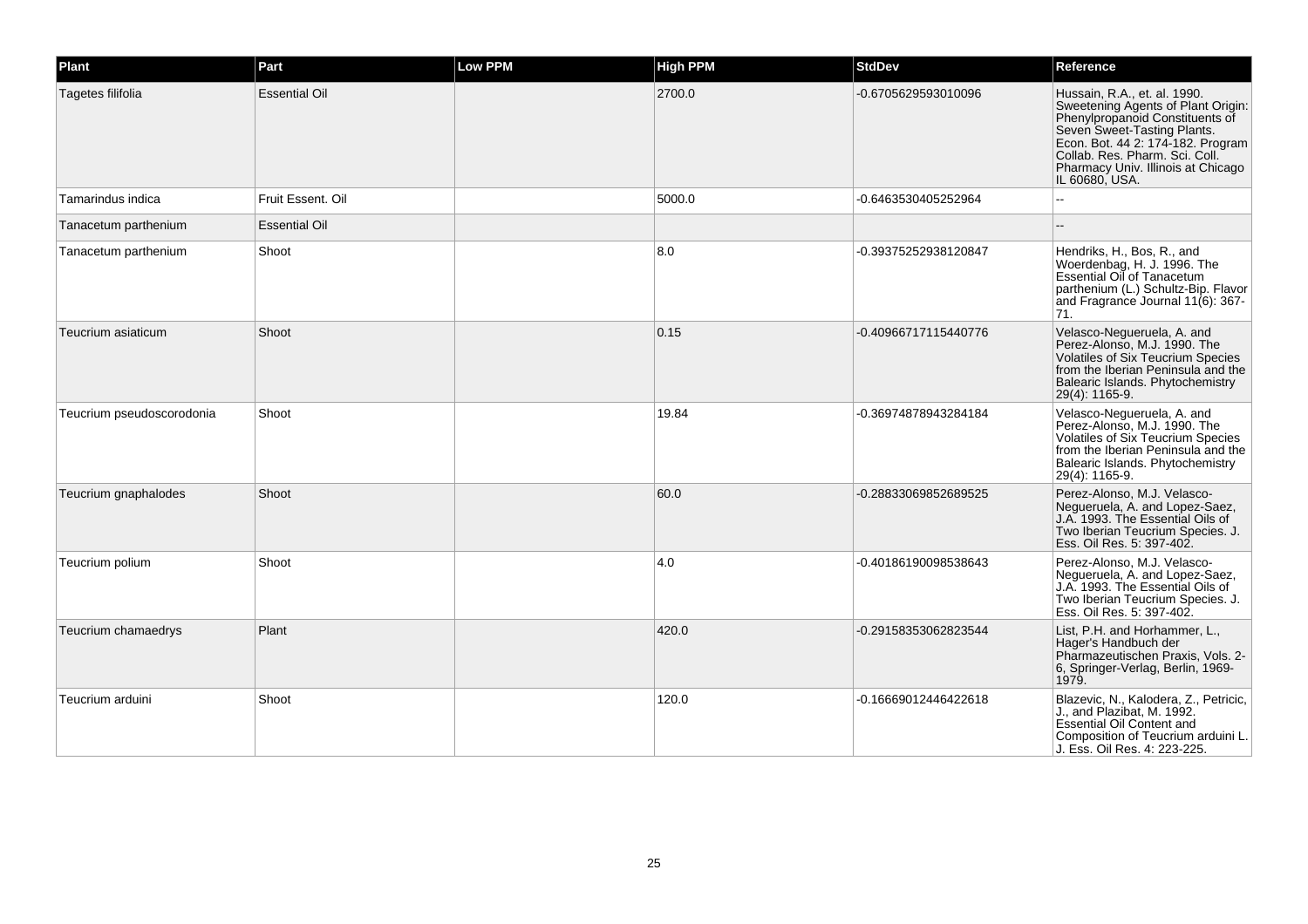| Plant                   | Part  | <b>Low PPM</b> | <b>High PPM</b> | <b>StdDev</b>        | Reference                                                                                                                                                                                          |
|-------------------------|-------|----------------|-----------------|----------------------|----------------------------------------------------------------------------------------------------------------------------------------------------------------------------------------------------|
| Teucrium micropodioides | Leaf  |                | 170.0           | -0.25159429821074664 | Arnold, N., Bellomaria, B.,<br>Velentini G. and Rafaiani, S.M.<br>1991. Comparative Study on<br><b>Essential Oil of Some Teucrium</b><br>Species from Cyprus. J.<br>Ethnopharm. 35: 105-113.       |
| Teucrium divaricatum    | Leaf  |                | 530.0           | -0.07533164496179456 | Arnold, N., Bellomaria, B.,<br>Velentini G. and Rafaiani, S.M.<br>1991. Comparative Study on<br>Essential Oil of Some Teucrium<br>Species from Cyprus. J.<br>Ethnopharm. 35: 105-113.              |
| Teucrium oxylepis       | Shoot |                | 5.2             | -0.3994290895041331  | Velasco-Nequeruela, A. and<br>Perez-Alonso, M.J. 1990. The<br>Volatiles of Six Teucrium Species<br>from the Iberian Peninsula and the<br>Balearic Islands. Phytochemistry<br>29(4): 1165-9.        |
| Teucrium arduini        | Shoot |                | 245.0           | 0.0867277381663343   | Blazevic, N., Kalodera, Z., Petricic,<br>J., and Plazibat, M. 1992.<br><b>Essential Oil Content and</b><br>Composition of Teucrium arduini L.<br>J. Ess. Oil Res. 4: 223-225.                      |
| Teucrium salviastrum    | Shoot |                | 10.8            | -0.3880759692582839  | Velasco-Negueruela, A. and<br>Perez-Alonso, M.J. 1990. The<br><b>Volatiles of Six Teucrium Species</b><br>from the Iberian Peninsula and the<br>Balearic Islands. Phytochemistry<br>29(4): 1165-9. |
| Teucrium kotschyanum    | Leaf  |                | 245.0           | -0.21487291211721496 | Arnold, N., Bellomaria, B.,<br>Velentini G. and Rafaiani, S.M.<br>1991. Comparative Study on<br>Essential Oil of Some Teucrium<br>Species from Cyprus. J.<br>Ethnopharm. 35: 105-113.              |
| Teucrium cyprium        | Leaf  |                | 600.0           | -0.04105835127449831 | Arnold, N., Bellomaria, B.,<br>Velentini G. and Rafaiani, S.M.<br>1991. Comparative Study on<br>Essential Oil of Some Teucrium<br>Species from Cyprus. J.<br>Ethnopharm. 35: 105-113.              |
| Teucrium scorodonia     | Shoot |                | 10.52           | -0.38864362527057644 | Velasco-Nequeruela, A. and<br>Perez-Alonso, M.J. 1990. The<br>Volatiles of Six Teucrium Species<br>from the Iberian Peninsula and the<br>Balearic Islands. Phytochemistry<br>29(4): 1165-9.        |
| Teucrium polium         | Plant |                |                 |                      | Rizk, A.F.M., The Phytochemistry<br>of the Flora of Qatar, Scientific and<br>Applied Research Centre,<br>University of Qatar, Kingprint,<br>Richmond, UK, 1986.                                    |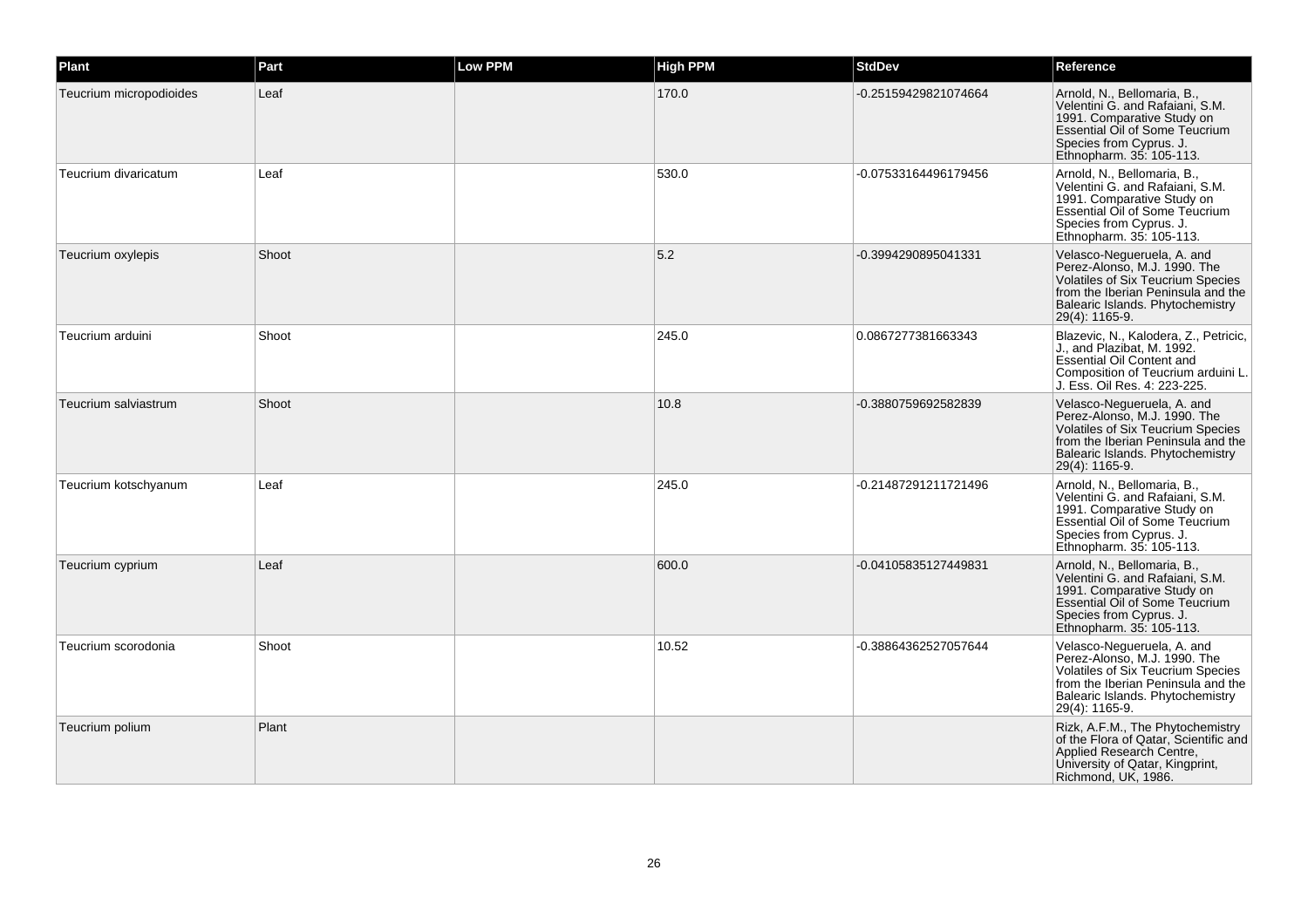| Plant                | Part                 | <b>Low PPM</b> | <b>High PPM</b> | <b>StdDev</b>         | Reference                                                                                                                                                                                                           |
|----------------------|----------------------|----------------|-----------------|-----------------------|---------------------------------------------------------------------------------------------------------------------------------------------------------------------------------------------------------------------|
| Teucrium oxylepis    | Shoot                |                | 1.74            | -0.40644369594174695  | Velasco-Nequeruela, A. and<br>Perez-Alonso, M.J. 1990. The<br>Volatiles of Six Teucrium Species<br>from the Iberian Peninsula and the<br>Balearic Islands. Phytochemistry<br>29(4): 1165-9.                         |
| Thymus riatarum      | Shoot                |                | 300.0           | 0.19823159772378093   | Iglesias, J., Vila, R., Canigueral,<br>S., Bellakdhar, and II Idrissi, A.<br>1991. Analysis of the Essential Oil<br>of Thymus riatarum. J. Ess. Oil<br>Res. 3: 43-4.                                                |
| Thymus x citriodorus | Plant                |                | 370.0           | -0.35531763568358743  | Stahl-Biskup, E. and Holthuijzen,<br>J. 1995. Essential oil and<br>glycosidally bound volatiles of<br>lemon-scented thyme, Thymus x<br>citriodorus (Pers.) Schreb. Flav. &<br>Fragr. J. 10: 225-229.                |
| Thymus zygis         | Shoot                |                | 0.1             | -0.40976853829945986  | Jimenez, J., Navarro, M.C.,<br>Montilla, M.P., Martin, A. and<br>Martinez, A. 1993. Thymus zygis<br>Oil: Its Effects on CCI4-Induced<br><b>Hepatotoxicity and Free Radical</b><br>Scavenger Activity. JEO5: 153-8.  |
| Thymus longicaulis   | Shoot                |                | 22.0            | -0.36536972876658563  | Baser, K.H.C., Ozek, T., Kirimer,<br>N. and Tumen, G. 1993. The<br>Occurrence of Three Chemotypes<br>of Thymus longicaulis C. Presi<br>subsp. longicaulis in the same<br>Population. J. Ess. Oil Res. 5: 291-<br>5. |
| Thymus cilicicus     | Shoot                |                | 200.0           | -0.004502692380667468 | Tumen, G., Koyuncu, M., Kirimer,<br>N., and Baser, K.H.C. 1994.<br>Composition of the Essential Oil of<br>Thymus cilicicus Boiss. & Bal. J.<br>Ess. Oil Res. 6: 97-8.                                               |
| Thymus vulgaris      | Plant                | 15.0           | 605.0           | -0.05576734192343301  |                                                                                                                                                                                                                     |
| Thymus vulgaris      | <b>Essential Oil</b> |                | 17800.0         | -0.5639001479089814   |                                                                                                                                                                                                                     |
| Thymus funkii        | Shoot                |                | 210.0           | 0.015770736629777373  | Vila, R., et al. 1995. Composition<br>and study of the variability of the<br>essential oil of Thymus funkii<br>Cousson. Flav. & Fragr. J. 10(6):<br>379-383.                                                        |
| Thymus zygis         | Shoot                | 0.1            | 460.0           | 0.5226064618908983    | De Cunha, A.P. and Salguiero,<br>L.R. 1991. The Chemical<br>Polymorphism of Thymus zygis<br>ssp. sylvestris from Central<br>Portugal. J. Ess. Oil Res. 3: 409-<br>12.                                               |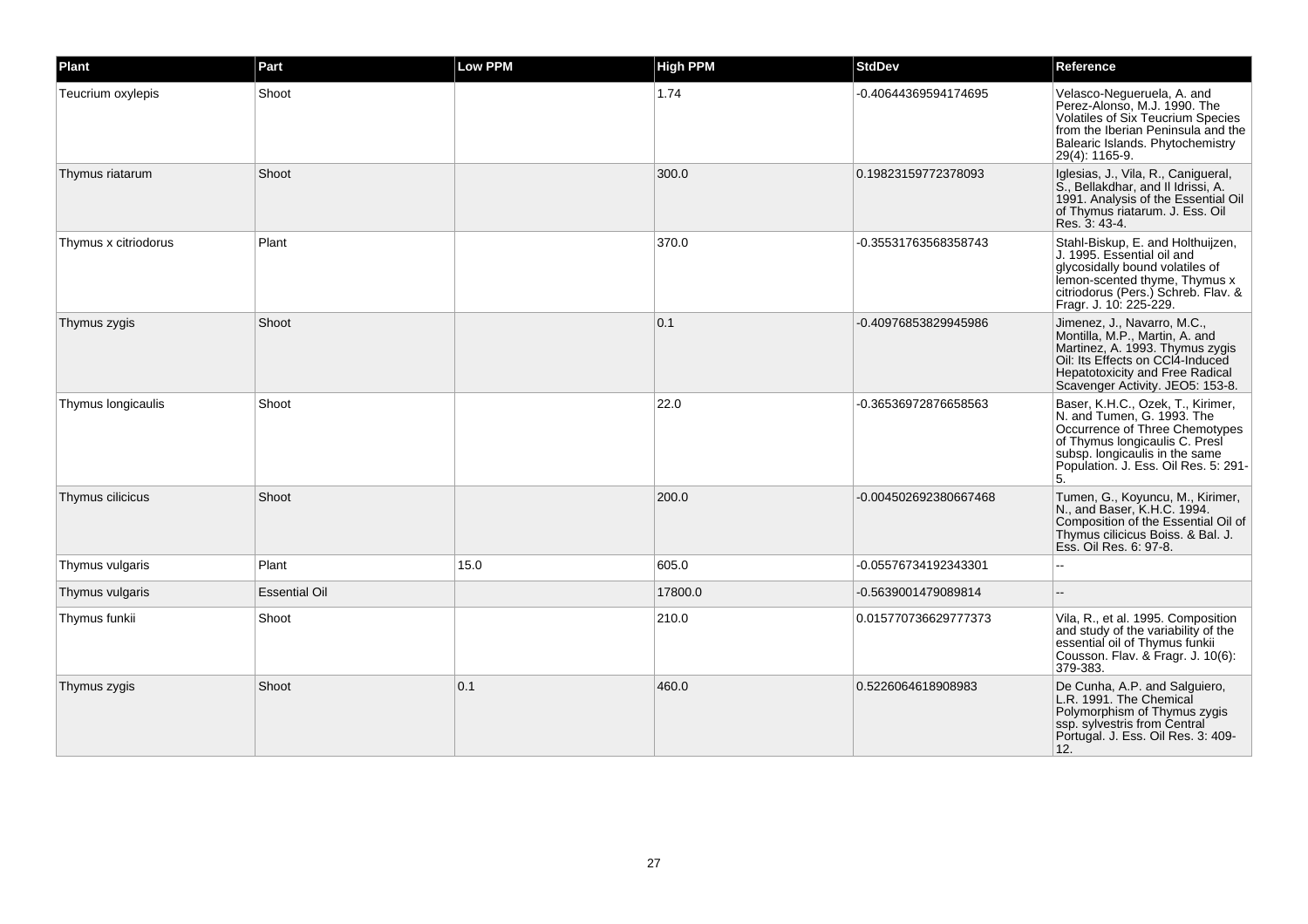| Plant                 | Part             | <b>Low PPM</b> | <b>High PPM</b> | <b>StdDev</b>         | Reference                                                                                                                                                                                                                                                                                       |
|-----------------------|------------------|----------------|-----------------|-----------------------|-------------------------------------------------------------------------------------------------------------------------------------------------------------------------------------------------------------------------------------------------------------------------------------------------|
| Thymus longicaulis    | Shoot            |                | 28.0            | -0.3532056713603187   | Baser, K.H.C., Ozek, T., Kirimer,<br>N. and Tumen, G. 1993. The<br>Occurrence of Three Chemotypes<br>of Thymus longicaulis C. Presi<br>subsp. longicaulis in the same<br>Population. J. Ess. Oil Res. 5: 291-<br>5.                                                                             |
| Thymus funkii         | Shoot            |                | 210.0           | 0.015770736629777373  | Vila, R., et al. 1995. Composition<br>and study of the variability of the<br>essential oil of Thymus funkii<br>Cousson. Flav. & Fragr. J. 10(6):<br>379-383.                                                                                                                                    |
| Thymus longicaulis    | Shoot            |                | 28.0            | -0.3532056713603187   | Baser, K.H.C., Ozek, T., Kirimer,<br>N. and Tumen, G. 1993. The<br>Occurrence of Three Chemotypes<br>of Thymus longicaulis C. Presi<br>subsp. longicaulis in the same<br>Population. J. Ess. Oil Res. 5: 291-<br>5.                                                                             |
| Trifolium pratense    | Flower           |                | 5.0             | -0.6818573355086633   | Buchnauer, G., Jirovetz, L., Nikiforov,<br>A.1996.Comparative Investigation<br>of Essential Clover Flower Oils<br>from Austria Using Gas<br>Chromatography-Flame Ionization<br>Detection, Gas Chromatography-<br>Mass Spectometry, and Gas<br>Chrom.-Olfactometry.J.Agrc.Food<br>Chem.44:1827-8 |
| Valeriana officinalis | Leaf Essent, Oil | 2500.0         | 13600.0         | -0.32499336547223034  | $\overline{a}$                                                                                                                                                                                                                                                                                  |
| Valeriana officinalis | Leaf             | 6.0            | 345.0           | -0.16591106399250605  | Father Nature's Farmacy: The<br>aggregate of all these three-letter<br>citations.                                                                                                                                                                                                               |
| Valeriana officinalis | Root Essent. Oil |                |                 |                       |                                                                                                                                                                                                                                                                                                 |
| Vitex agnus-castus    | Leaf Essent. Oil |                | 63800.0         | -0.025964429521824612 | Jim Duke's personal files.                                                                                                                                                                                                                                                                      |
| Vitex agnus-castus    | Leaf             |                | 2.0             | -0.33385020306025753  | Ekundayo, O., Laakso, I.,<br>Holopainen, M., Hiltunen, R.,<br>Oguntimein, B., and Kauppinen, V.<br>1990. The Chemical Composition<br>and Antimicrobial Activity of the<br>Leaf Oil of Vitex agnus-castus L. J.<br>Essential Oil Research, 2: 115-<br>119.                                       |
| Vitex agnus-castus    | Fruit            |                |                 |                       | Jim Duke's personal files.                                                                                                                                                                                                                                                                      |
| Vitex agnus-castus    | Flower           |                |                 |                       | Jim Duke's personal files.                                                                                                                                                                                                                                                                      |
| Zea mays              | Root             |                |                 |                       |                                                                                                                                                                                                                                                                                                 |
| Zingiber officinale   | Rhizome          | 0.7            | 45.0            | $-1.0$                |                                                                                                                                                                                                                                                                                                 |